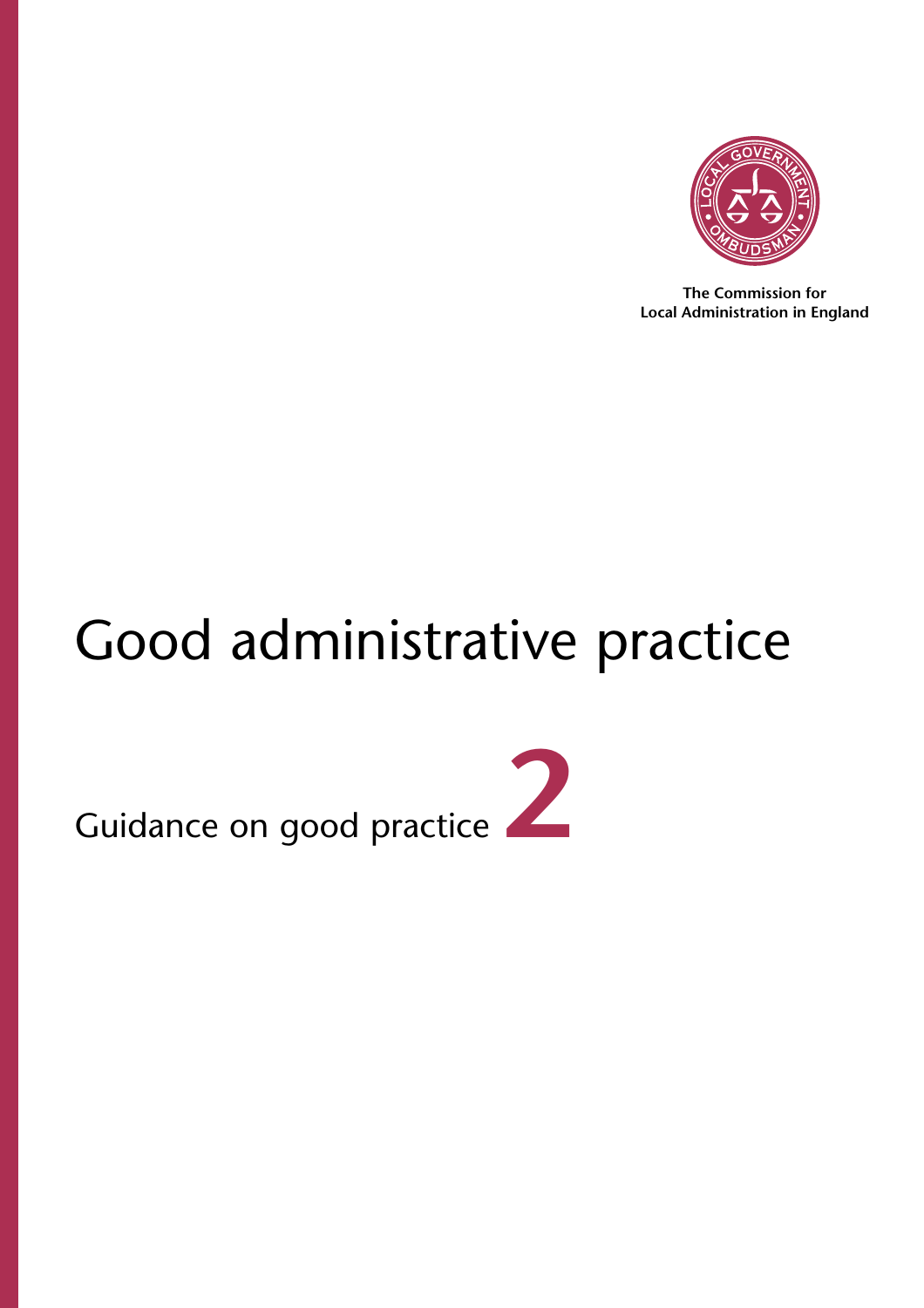# **contents**

- **Introduction**  $\bigodot$
- **Axioms of good administration:** 3
	- **The law (axioms 1–2)** 3
		- **Policy (axioms 3–6)** 4
	- **Decisions (axioms 7–18)** 5
- **Action prior to decision taking (axioms 19–24)** 11
	- **Administrative processes (axioms 25–30)** 14
		- **Customer relations (axioms 31–35)** 19
	- **Impartiality and fairness (axioms 36–40)** 22
		- **Complaints (axioms 41–42)** 24
			- **Conclusion** 25
				- **Summary**  $(26)$

August 1993 Re-issued February 1995 Re-printed May 2001

The Commission is committed to providing equal opportunities in employment and in the services it provides. The Commission seeks to ensure that no complainant, job applicant or Commission employee is treated any differently from another because of their: colour, race, nationality, ethnic group, regional or national origin, age, marital status, disability, political or religious belief, sex, trade union activity, sexuality, or class.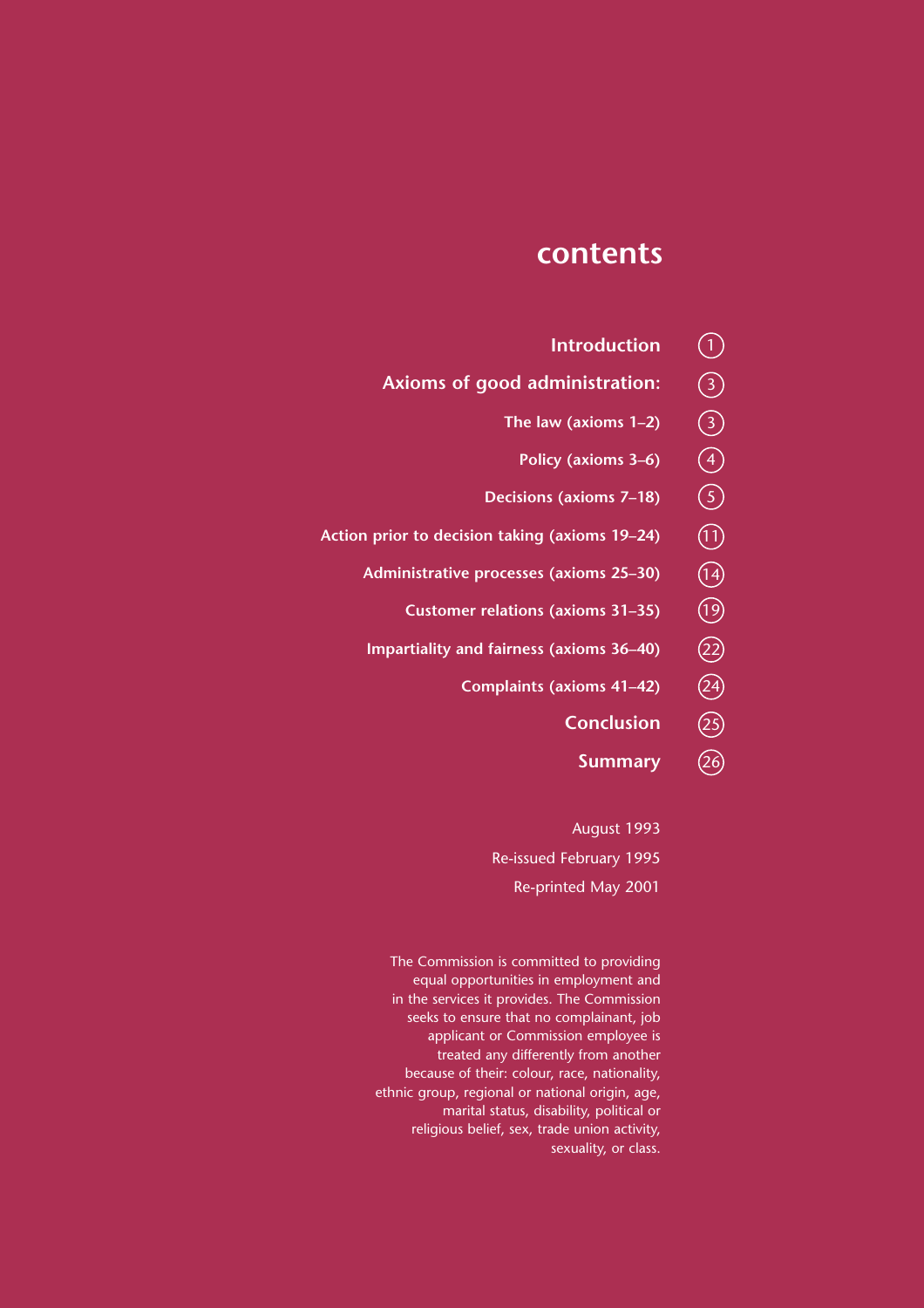# **Introduction**

The Commission for Local Administration in England welcomes the current emphasis on customer care, quality assurance and the quest for excellence. Those concepts are now being expressed more strongly than ever before in local government and in the public service generally. They are reflected in the Citizen's Charter.

Striving to serve the customer well and seeking to achieve excellent standards within the constraints of available resources are not new concepts in local government. The Commission does not believe that councils and individual members of staff have failed over the years to achieve significant quality. But there may be a need for a greater consistency of high achievement. The investigations by the Local Government Ombudsmen do show that failings sometimes occur and the accent on quality promotion is timely.

If faults are identified in an investigation the outcome can often be that advice is given to the council concerned by the Ombudsman about measures which the council could consider in order to provide a better service. However, it may be useful that the lessons learnt from individual investigations should be made more widely known so that similar mistakes can be avoided.

The experience of the Ombudsmen in investigating allegations of maladministration has built up a significant body of knowledge about good and bad practice. This guidance note therefore sets out some of the important conclusions which can be drawn from the Ombudsmen's investigations and observations. Following consultation with the local authority associations the Commission is offering this guidance note to councils with the hope that it will be helpful for staff at all levels and for members too. In particular the objectives of the note are:

- (a) to assist councils in the promotion of good administrative practice for all services and functions and the achievement of high standards for their customers;
- (b) to endorse and publicise relevant recommendations of the Committee of Ministers of the Council of Europe;
- (c) to provide a checklist of points which could be useful to councils for the review and audit of their administrative arrangements or any part of them;
- (d) to provide material and ideas to assist with the briefing and training of staff;
- (e) to contribute to the briefing of members about how they discharge certain of their responsibilities;
- (f) to disseminate information about findings by the Local Government Ombudsmen which illustrate useful points about administrative practice;
- (g) to assist councils generally in their understanding of what the Local Government Ombudsmen expect by way of good practice, and conversely why the Ombudsmen make criticisms when they do; and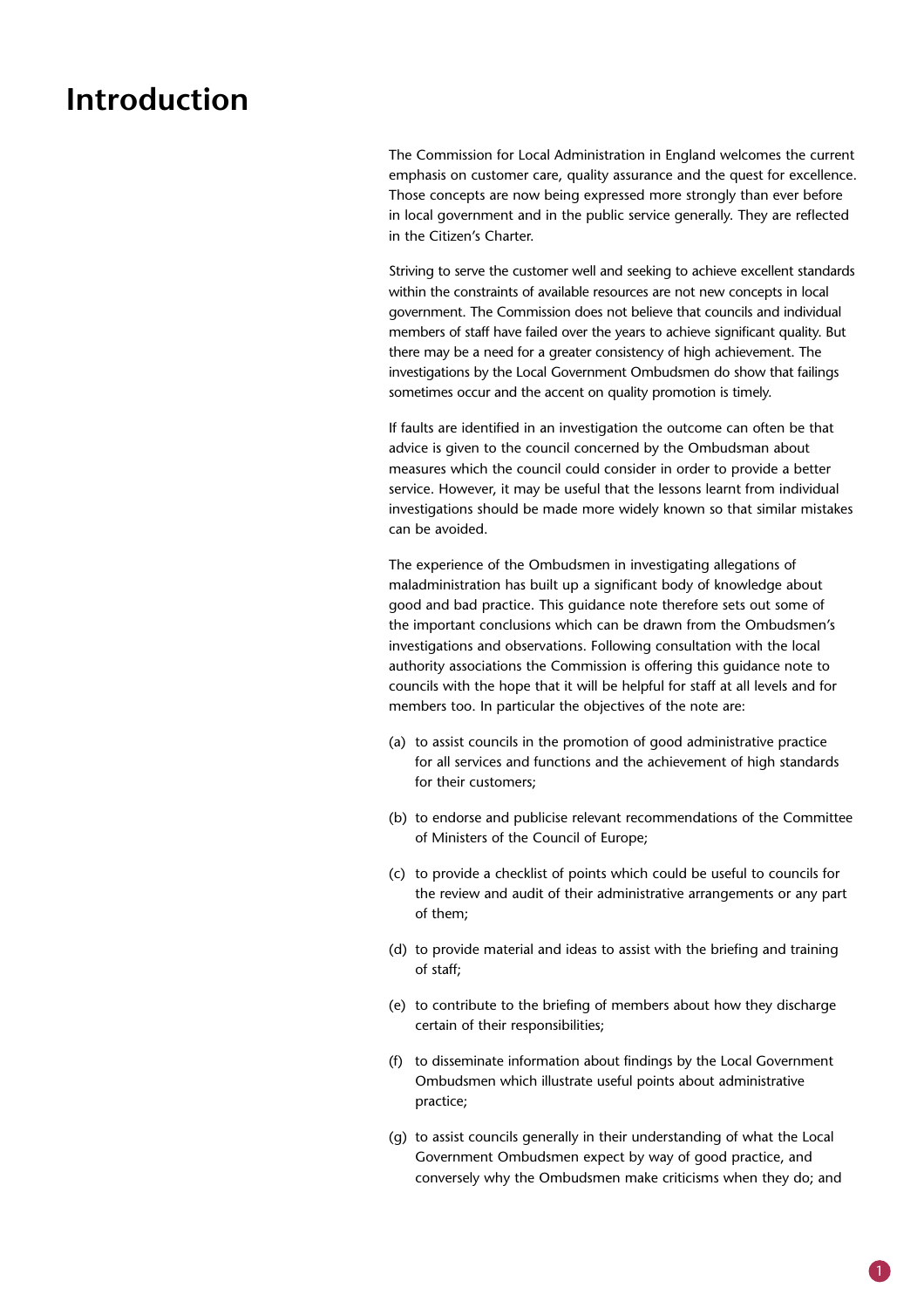(h) to contribute to the prevention of maladministration and secure a reduction in the volume of complaints to the Ombudsmen.

The examples used here are from a wide range of services, although many are from housing and planning, which account for most of the Commission's work. The note is not about any particular service. It is about good administrative practice generally and is relevant to all services.

The document is written particularly for councils. However, the Commission hopes that it will also be helpful for other organisations. Comments will be welcome, since the document may be revised in due course.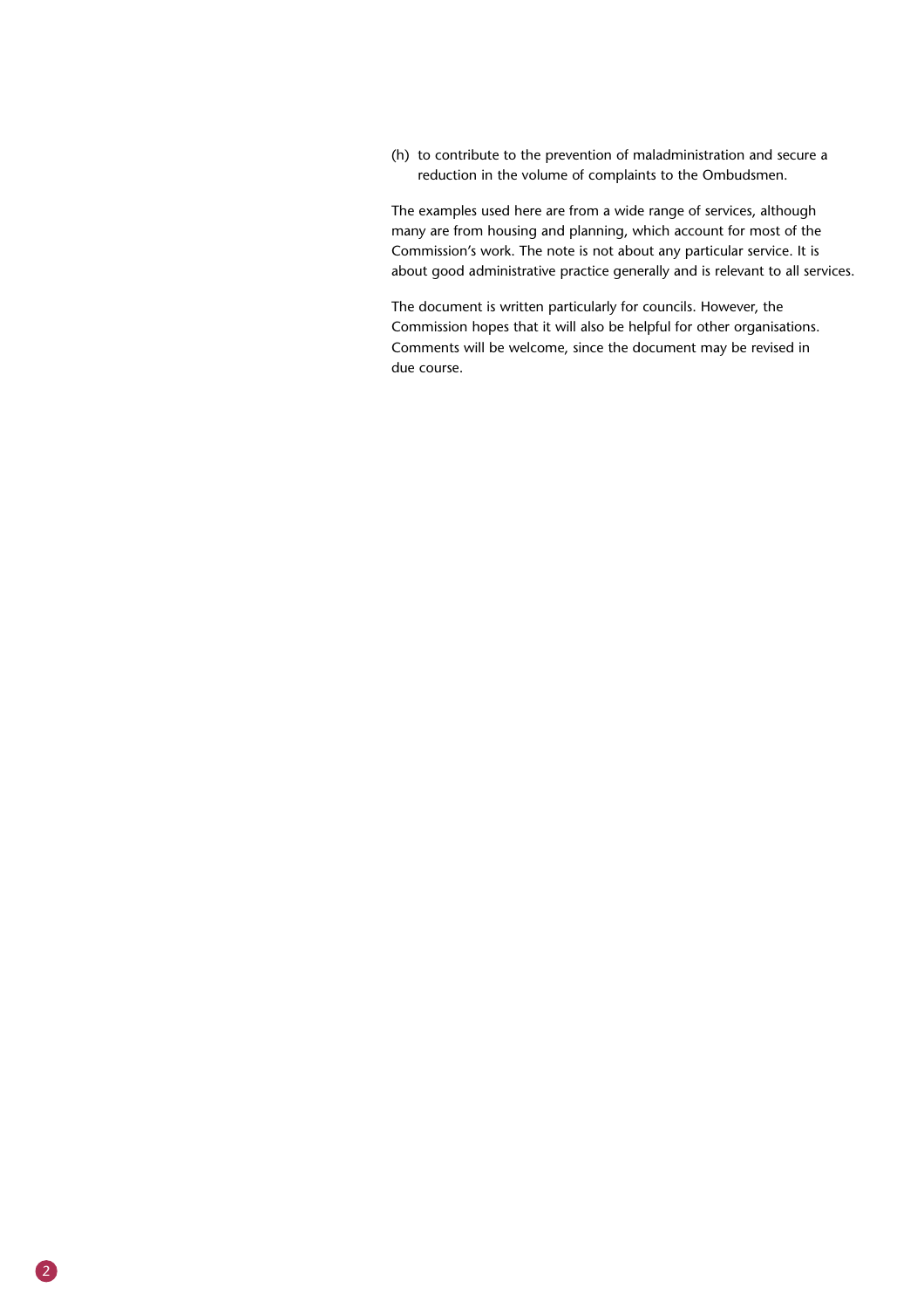# **Axioms of good administration**

This section sets out 42 principles or axioms of good administration, together with some explanatory comments and illustrations. They take account of the recommendations of the Committee of Ministers of the Council of Europe (Appendix to Recommendation No R(80)2 of 11 March 1980) and the practical experience of investigations by the Local Government Ombudsmen.

Councils and their staff may find it helpful to consider these principles. They are grouped below under eight headings: the law, policy, decisions, action prior to decision taking, administrative processes, customer relations, impartiality and fairness, and complaints.

#### The law 1. Understand what the law requires the council to do and fulfil those requirements.

2. Ensure that all staff working in any particular area of activity understand and fulfil the legal requirements relevant to that area of activity.

These two points may seem obvious, particularly against the background of a strong local government tradition of basing policies and actions firmly in the context of what the law requires or permits. However, investigations have revealed circumstances where, for example:

- there is a misunderstanding or lack of knowledge of what the law requires;
- the understanding of relevant legal requirements does not filter down to the staff who are responsible for particular areas of the council's activities; or
- there is no lack of understanding of what is required but the legal duty is not complied with in particular cases.

In fact, failure to comply with legal requirements is one of the most common reasons for findings of maladministration.

Councils need to ensure that all staff are fully briefed about legal requirements relevant to their work, including changes in the law as they occur. Where the law gives the council a power to do something rather than a duty this may sometimes be subject to conditions or available only in specified circumstances; and staff need to be aware of any such provision. Staff as necessary also need a knowledge of the law apart from the council's own legal obligations in order to advise and help the council's customers.

Compliance with legal requirements is a basic necessity. However, what a council does should not necessarily be restricted to that. It is good practice to consider what other steps can reasonably be taken to be helpful to customers. For example, the minimum statutory requirement for publicity about planning applications for small developments could be satisfied simply by posting a site notice. It would be good practice to consider other measures – for example, neighbour notification, press and other publicity – in order to secure more effective, comprehensive and helpful coverage.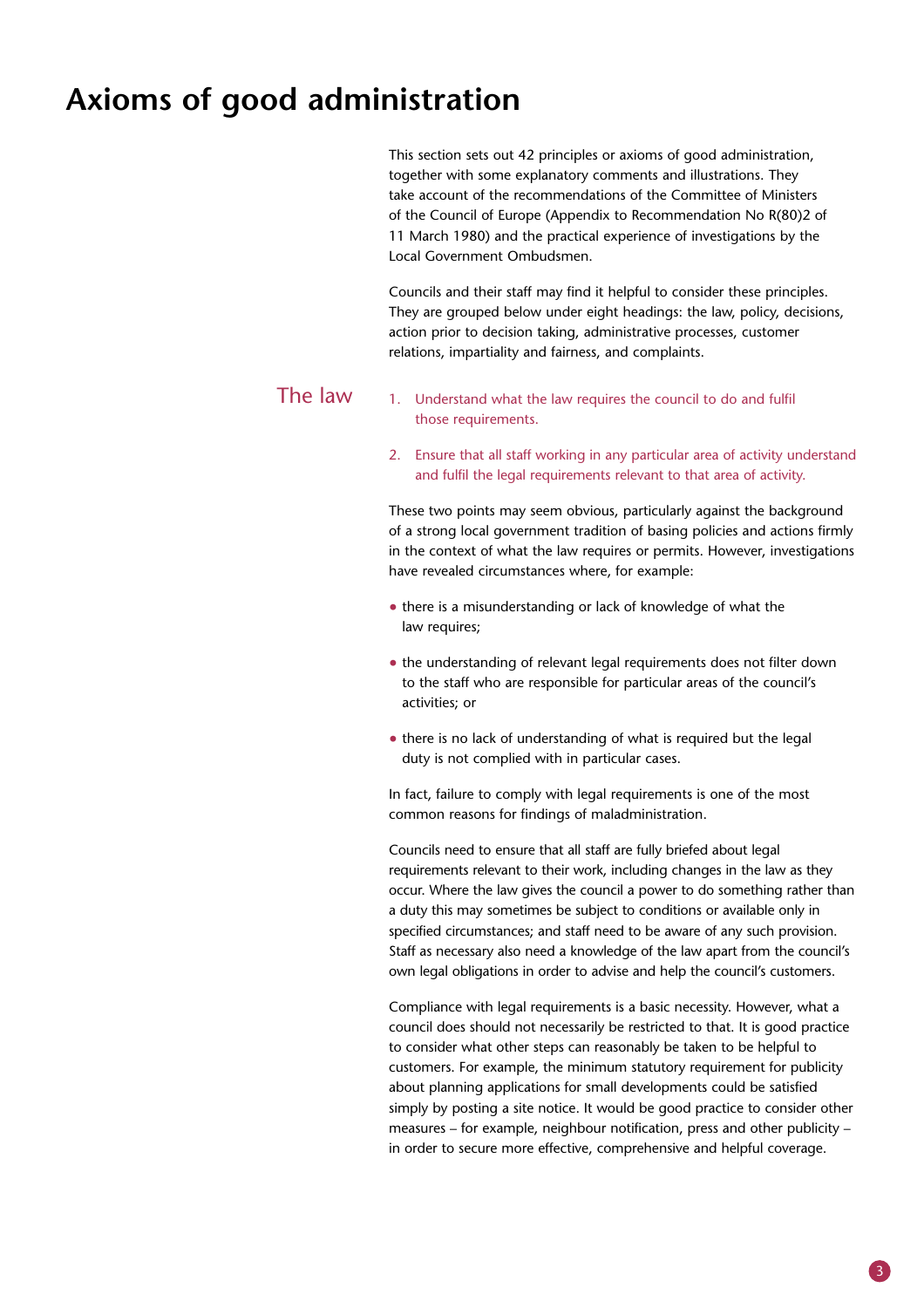# **Policy**

- 3. Formulate policies which set out the general approach for each area of activity and the criteria which are used in decision making.
- 4. Ensure that criteria are clear and relevant and can be applied objectively so that decisions are not made on an inconsistent ad hoc or subjective basis.

In many areas of council activity there is a statutory requirement that policies must be formulated. Housing authorities, for example, must have – and must have available for public inspection and publish in summary – rules for determining priority as between applicants in the allocation of their housing accommodation and for tenants wishing to transfer. Education authorities are obliged to publish their policies and criteria for deciding upon the allocation of school places where there are too many applicants for the places available in any particular school.

Even where it is not a statutory requirement, it is nonetheless good administration to formulate general policies and criteria for decision making. This should help to ensure that there is a systematic consideration of relevant factors by the appropriate committee or responsible officer and that there is consistent decision making. It should also ensure that the public or particular individuals involved can understand how decisions are made and see that the process is fair and consistent. Ombudsmen have been critical of councils where this principle is not followed. In one case, for example, in respect of housing allocations the sub-committee had no criteria for selecting tenants from the lists submitted to them by officers: the members introduced their own unwritten rules and different members came to their allocation decisions for different reasons.

The formulation of the policy needs to be comprehensive. Often councils have been criticised by the Ombudsmen because their written statement of policy did not cover all the material points which in practice they were following. Policies frequently need to develop or be amended. It is sensible to review policies regularly to check that they are accurate, appropriate, up-to-date and complete.

Where appropriate, account needs to be taken of national policies. Account should also be taken of the need for the various policies of the council to be mutually compatible and for specific policies to be consistent with general policies such as equal opportunities policies.

The making of decisions needs to be based on criteria which are clear, unambiguous, well thought out and relevant, and which can be applied objectively. In the housing field, for example, the Institute of Housing's document *Housing information brief on allocations* (1988) identified three common types of allocation system:

- date order systems or 'first come first served';
- points systems which give differing weight to various factors; and
- merit schemes which do not have fixed rules but deal with all cases 'on their merits'.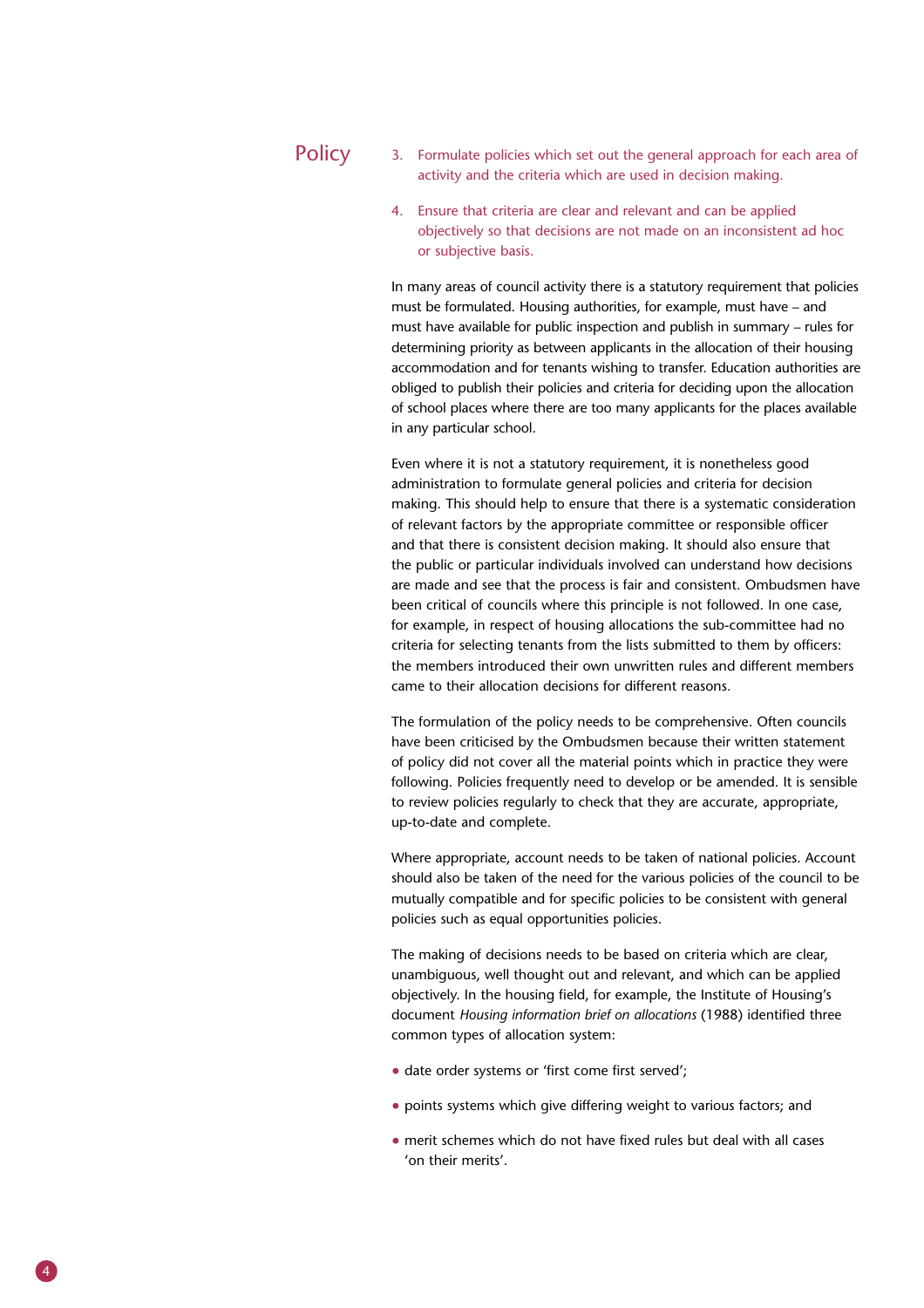The report considered that merit schemes are unsuitable and should be discontinued since:

- they are open to patronage or even corruption;
- they cannot be seen to be fair;
- they cannot operate consistently; and
- they are in breach of the legal obligation to publish rules.
- 5. Communicate relevant policies and rules to customers.

Whether or not there is a statutory obligation to do so it is good practice and fair to acquaint users or potential users of a council's services with any policies or rules which affect or potentially affect them. This helps customers to co-operate with the council, for example, over the council's requirements in respect of property tenancies; or assists applicants for services to understand what information they need to supply in support of their application and how best to make their case. Statements should be in clear, simple language and jargon-free. Consideration where appropriate should be given to the need for documents to be available in languages other than English.

Examples of communication failures which investigations by the Ombudsmen have revealed include omitting to draw housing allocation policy documents to the attention of applicants and failure to explain to applicants for discretionary further education awards what the council's criteria were.

#### 6. Ensure that all staff understand council policies relevant to their area of work.

In the same way that it is essential that staff responsible for any particular activity correctly understand the relevant law, they must also correctly understand the council's policies appropriate to their area of activity and keep abreast of any policy changes. Failure to do so is likely to lead to mistakes being made and incorrect advice or information being given to enquirers. Staff also need to have a reasonable understanding of associated areas of work.

This point, and indeed many others in this paper, underline the need for good staff briefing and training. The Commission hopes that this guidance note will itself be useful in the context of training, in association with other relevant material.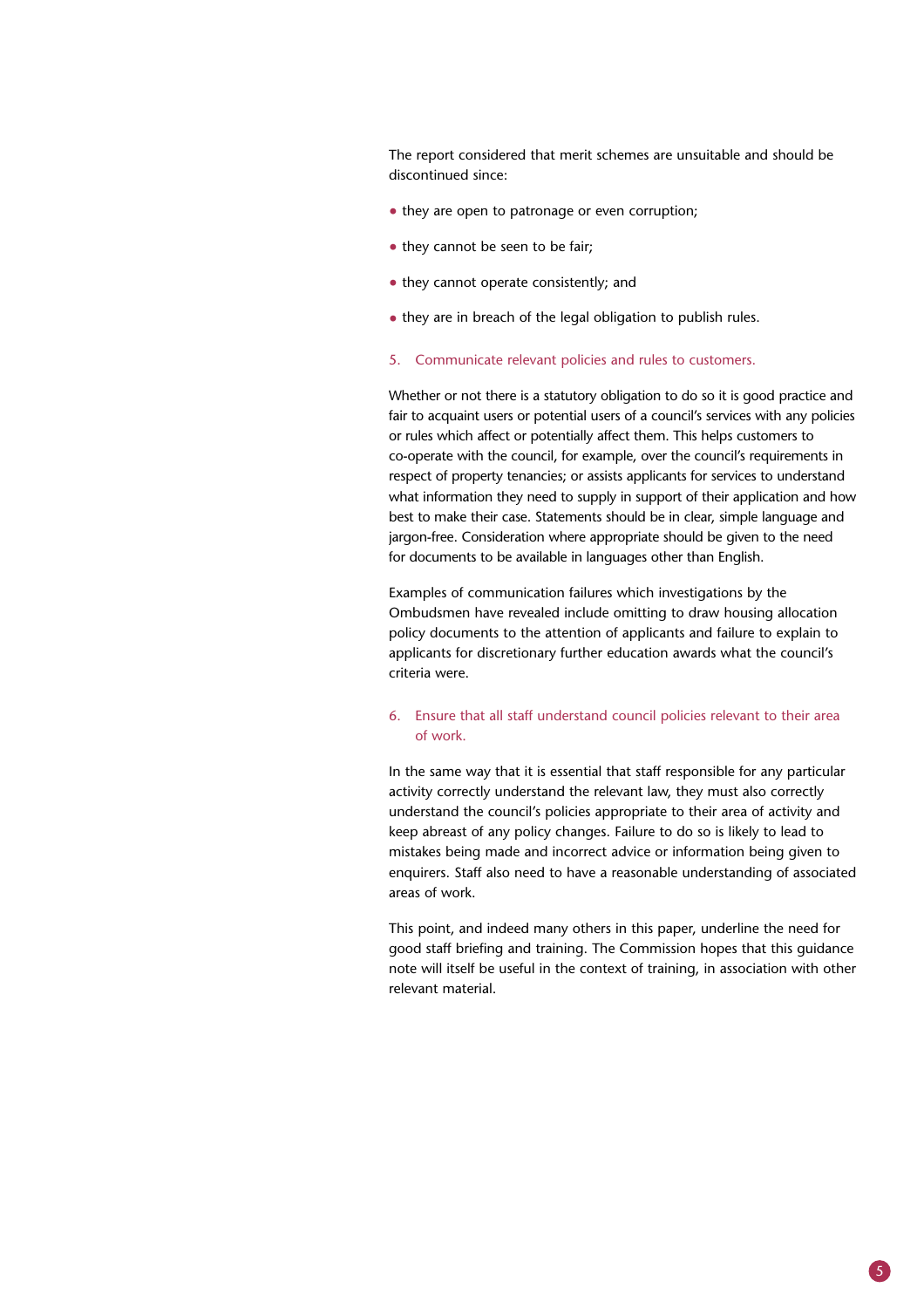#### 7. Ensure that the council does what its own policy or established practice requires. **Decisions**

8. Consider any special circumstances of each case as well as the council's policy so as to determine whether there are exceptional reasons which justify a decision more favourable to the individual customer than what the policy would normally provide.

Maladministration is sometimes found because a council fails to do something which its own policy or established practice requires. An example is the failure to notify neighbours about a planning application despite the council's policy that this should be done. Another example is where a council's housing allocation policy is based on a points system but the council does not allocate accommodation to the applicants with most points because the decisions are taken by ward members for the area who operate on a different basis.

At the same time a council's policy must not be used as a rigidly applied constraint which prevents the proper consideration of any exceptional circumstances of a case. Where the council has a discretion to confer a benefit it is inappropriate to operate a policy which purports to specify in advance circumstances where the discretion will never be exercised. A council which seeks to operate in that way would be fettering its discretion.

It has sometimes been suggested that axioms 7 and 8 appear to be mutually inconsistent – that on the one hand a policy must always be carried out but that on the other hand exceptions can be made. The two axioms are not in fact incompatible and it may be helpful to comment further on them. Axiom 7 makes the point that where a policy is a positive statement of what will be done then the citizen is entitled to expect that the promise is fulfilled. Where, however, a policy is a negative definition – stating what will not be done – then such a policy provides a general guideline but cannot be an absolute bar to a decision beneficial to the citizen. The particular arguments put forward have to be considered to see whether an exception would be justified.

An illustration may be helpful. A council may have a policy, for example, that all children over the age of eight are entitled to free transport to school if they live more than two-and-a-half miles away. If a request is made for free transport for a child living two-and-three-quarter miles away then clearly there is an entitlement under the policy and the request must be met. On the other hand if the council receives a request for free transport in respect of a child living two-and-a-quarter miles from school then there is no automatic entitlement. However, it lies within the discretion of the council to give free transport if it so wishes. If the council were to operate on the basis of determining in advance that never in any circumstances would any child over the age of eight have free transport if the distance was below two-and-a-half miles and refusing to consider whether any case made by a parent would justify an exception, then the council would be fettering its discretion.

Another example of the fettering of discretion, which came to light in an investigation by the Ombudsman, was where a council operated an absolute rule that applications for a transfer of council house tenancies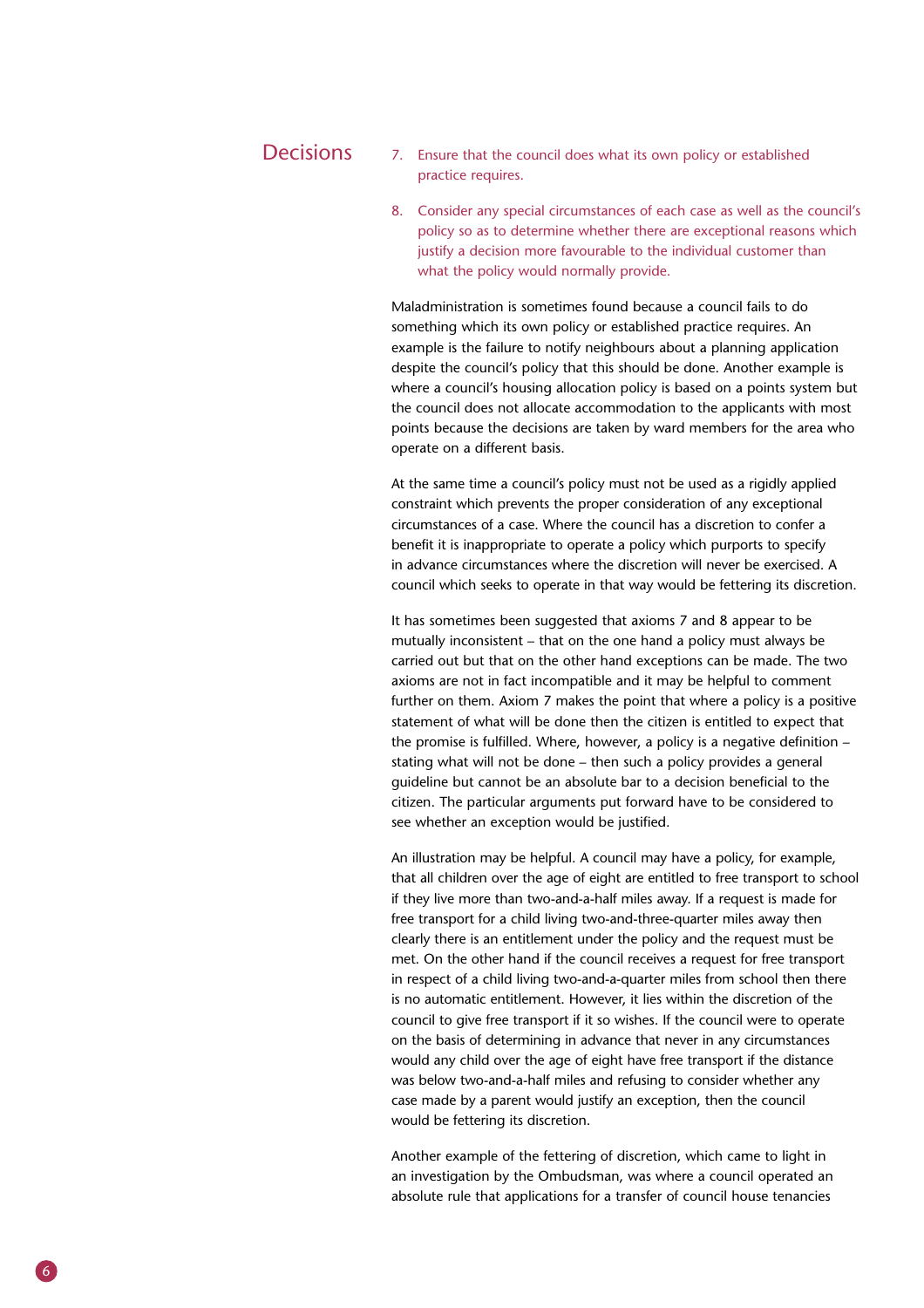were not considered if there were any rent arrears, no matter how small the arrears, how they had arisen or what exceptional circumstances were evident.

9. Ensure that decisions are not taken which are inconsistent with established policies of the council or other relevant plans or guidelines unless there are adequate and relevant grounds for doing so.

As has been already emphasised, councils must not fetter their discretion. At the same time they need to ensure that decisions which go beyond the constraints of normal policy are only taken if there are proper reasons which support the decision.

In dealing with planning applications, for example, councils are required by law to have regard to the provisions of the development plan, so far as material to the application, and to any other material considerations; and must determine the application in accordance with the plan unless material considerations indicate otherwise. The plan should normally be given considerable weight in the decision and strong contrary planning grounds would have to be demonstrated to justify a proposal which conflicts with it. The reasons for departing from the development plan have to be relevant – they must be planning grounds – and they have to be of sufficient weight. Maladministration has been found in investigations by the Ombudsmen where it could not reasonably be considered that those requirements were fulfilled. This has happened, for example, where councils were influenced by the fact that the applicants were local people and granted planning permission for residential development in the open countryside contrary to the provisions of the development plan and without proper planning grounds for departing from the plan.

Where exceptionally a decision is taken which is a departure from established policy, it is good practice that the committee should agree upon the reasons for the decision and record them in the minutes of the meeting. An explanation is then on record and available for any person aggrieved by the decision.

#### 10. Have regard to relevant codes of practice and government circulars; and follow the advice contained in them unless there are justifiable reasons not to do so.

In respect of some activities there are statutory codes of practice (for example, on homelessness) and councils have a duty to have regard to the code. In other cases there are non-statutory codes of practice (for example, the code of practice on school admission appeals issued by the local authority associations in consultation with the Council on Tribunals). There is also advice set out in government circulars or practice notes. There is no legal obligation on a council slavishly to follow such codes or advice in every respect. However, advice of this kind is drawn up after very careful consideration and consultation and is intended as helpful guidance. It will normally be prudent to follow it. If councils do not do so they can be vulnerable to criticism. If challenged, councils should be able to show that they at least had given adequate consideration to the advice and that, if they decided not to follow it, they had justifiable reasons for taking that course of action.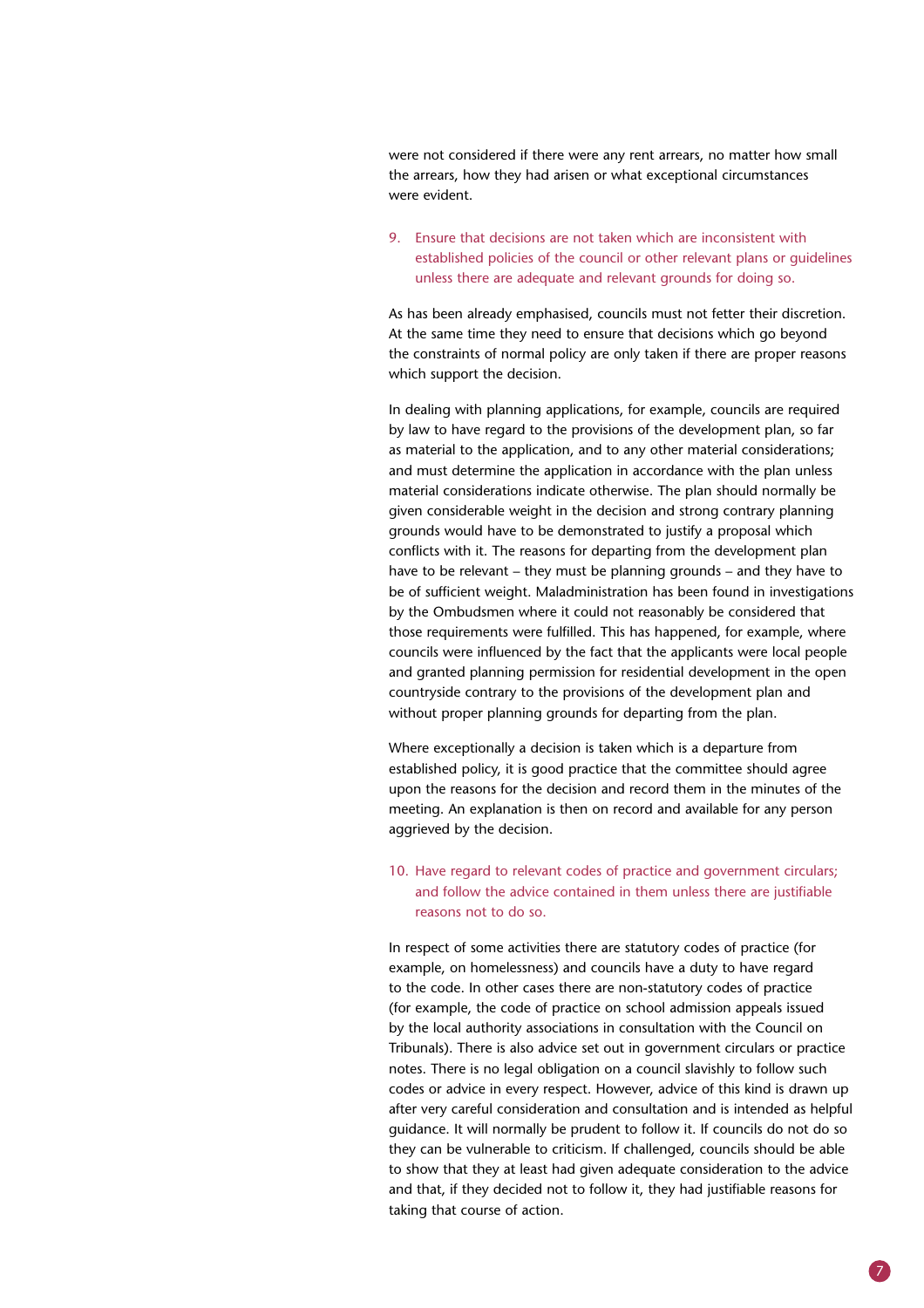- 11. Ensure that irrelevant considerations are not taken into account in making a decision.
- 12. Ensure that adequate consideration is given to all relevant and material factors in making a decision.

These two points, emphasised by the Committee of Ministers of the Council of Europe, will be recognised as elements in the 'Wednesbury principles', as the concepts outlined in *Associated Provincial Picture Houses Ltd v Wednesbury Corporation* (1948) are known. In a discussion about the need for authorities to act reasonably, Lord Greene referred in that case to the concept of unreasonableness embracing bad faith, dishonesty, disregard of public policy, failure to direct oneself properly in law, failure to consider matters which must be considered, taking into account irrelevant matters or taking a decision which is so unreasonable that no reasonable authority could ever have come to it (or, as courts have put it in subsequent cases, that the decision is irrational or perverse).

#### 13. Give proper consideration to the views of relevant parties in making a decision.

In taking a decision, a committee – or officer acting under delegated powers – is not obliged to agree with any views which have been put forward, either as a result of consultation or views expressed by relevant officers. However, there is an onus on the decision taker to give proper consideration to those views. Where the views are those of specialist officers (conservation officers, educational psychologists and so on), or other authorities with a relevant responsibility, they are likely to carry weight and particularly careful consideration must be given to them. But good practice and fair dealing also require that decision takers must give proper consideration to points made by other people expressing a view, for example, members of the public commenting on a planning application, and assess the merits of those points.

Examples of failure to follow this precept are:

- not giving any consideration at all to objections by the highway authority about a planning application;
- rejecting without adequate grounds the assessment of the medical officer that a homeless couple were vulnerable for medical reasons; and
- drawing up a statement of special educational needs for a child without taking account of the professional advice tendered to the council.
- 14. Use the powers of the council only for their proper purpose and not in order to achieve some other purpose.

This is one of the principles to which attention is drawn by the Committee of Ministers of the Council of Europe. If a council has powers vested in it for a particular purpose it is improper to purport to use those powers in order to achieve some different purpose. An example would be the use of powers to give building improvement grants in a partial way so as to avoid providing a benefit to certain groups (for example, freemasons) to which the council is opposed.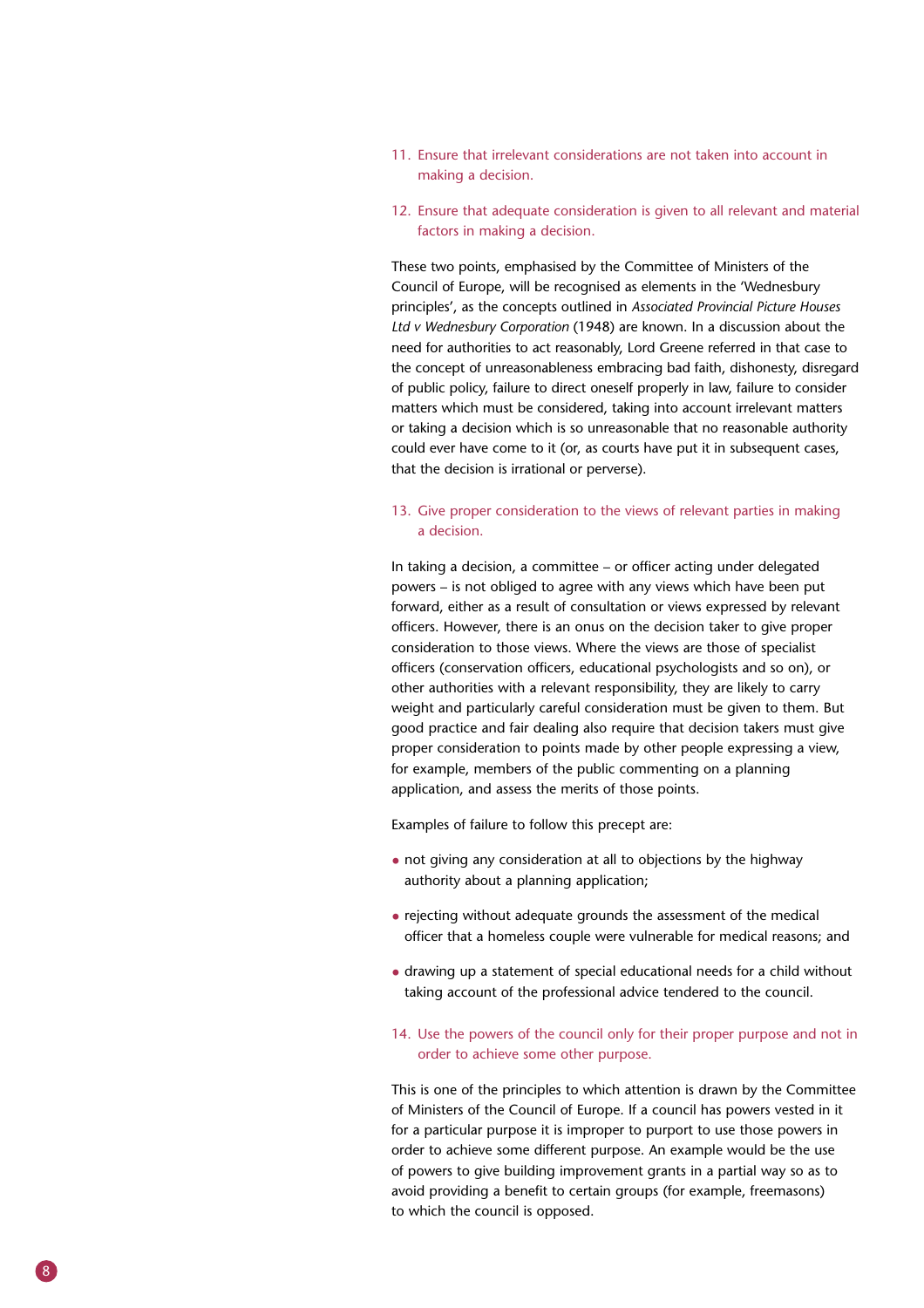#### 15. Ensure that decisions are not made or action taken prematurely.

Premature taking of decisions can arise in relation to consultation periods, because a decision is made before the end of the period specified for receipt of comments.

Examples have emerged from investigations by the Ombudsmen where even statutory consultation periods, for example, in relation to listed buildings and conservation areas, have been disregarded by councils. But in any event, whether the consultation is statutory or non-statutory, the principle is the same. The full consultation period must be allowed to run and the council must then properly consider the views expressed by the end of that period (and any later views which arrive in time to be considered).

It is helpful to have a system for checking that all the relevant steps have been completed before decisions are taken.

Examples of action taken prematurely are:

- starting work on a development being carried out by the council before the council in its capacity as planning authority had given itself the necessary deemed planning consent;
- implementation of a Traffic Regulation Order before the council had made the order and while objections to the proposed order were still under consideration; and
- letting a contract for the installation of an alarm call system before completion of the consultation with tenants.

#### 16. Give reasons for an adverse decision and record them in writing for the customer concerned.

This is one of the important principles emphasised by the Committee of Ministers of the Council of Europe. It was recognised in the United Kingdom as long ago as 1932 when the Donoughmore Committee on Ministers' powers stated that "any party affected by a decision should be informed of the reasons on which the decision is based". Giving reasons is fair and helpful for those affected by decisions. It is likely to improve public confidence and improve the quality and consistency of decision making.

The reasons given need to be formulated with care, to be clearly expressed, to be the real reasons and to be sufficient in the particular circumstances. The giving of reasons was described by the Ombudsman in a housing allocation investigation as one of the "basic axioms of good administration". Another of the basic axioms, he said, is that reasons should be recorded in writing and given to the applicant. The absence of reasons:

- meant that applicants could not be told why they were not selected;
- could give the impression that decisions were made arbitrarily;
- made it difficult for officers to advise applicants:
- meant that unsuccessful applicants would be unable to make informed judgements on their future housing arrangements; and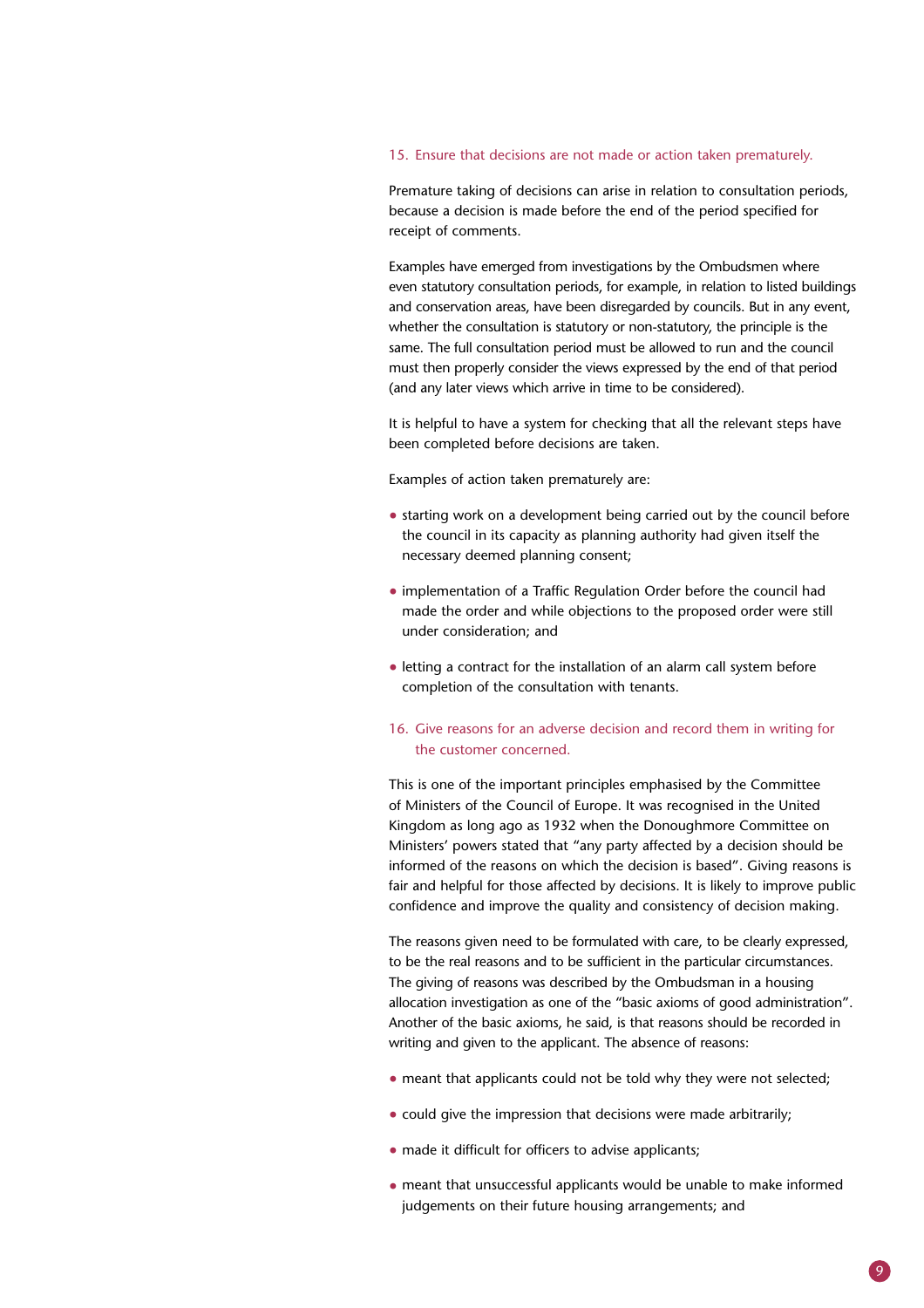- raised serious doubts about the appeal procedure because applicants could not properly prepare an appeal if they had no idea what reasoning they were attempting to counter.
- 17. Ensure that any necessary decisions or actions are taken as circumstances require and within a reasonable time.

Failure to do something which ought to be done is clearly an infringement of good practice. Delay in acting also needs to be avoided. In fact, delay is the most common cause for findings of maladministration.

In some fields of activity there are specific statutory timescales laid down (for example, for decisions on eligibility for payment of housing benefit) and in others there are timescales which are suggested in government circulars as reasonable expectations. Councils clearly should aim always to meet such statutory or advisory timescales, or failing that to do so in the great majority of cases and otherwise to get reasonably near to doing so. The Ombudsmen, recognising the severe pressures and resource constraints under which councils generally work, will not necessarily find maladministration where councils only narrowly fail to meet such timetables. However, delays which extend well beyond the statutory or recommended time will usually be regarded as unreasonable.

Where there are no particular time limits laid down externally, action should be taken within a period which is reasonable in the circumstances. Councils often set their own target times and that is a helpful approach. It enables the public to know what standards to expect; it is a useful guideline for staff; and it enables councils to monitor their own performance and take corrective action where necessary.

#### 18. If a decision is being taken under delegated powers, ensure that there is proper and sufficient authority for this to be done and that use of delegated powers is appropriate in the circumstances.

The use of delegated powers is an important aid to efficient management and the expeditious discharge of business. However, it is important that proper authority exists for any individual officer to act under such powers. Any authority to act under delegated powers should be recorded in writing; the terms of the authority should be clear and specific; and the delegation power should not be misinterpreted or misapplied. Examples of incorrect action which have come to light in investigations by the Ombudsmen are:

- under the arrangements approved by the council there were four defined categories of planning application which could be determined under delegated powers. However, the planning officer determined an application which did not fall within any of the four categories; and
- the council's delegation arrangements were that the planning officer could determine planning applications which complied with the council's policy guidelines but those which did not would be referred to the relevant committee. However, the planning officer approved an application not conforming to the guidelines.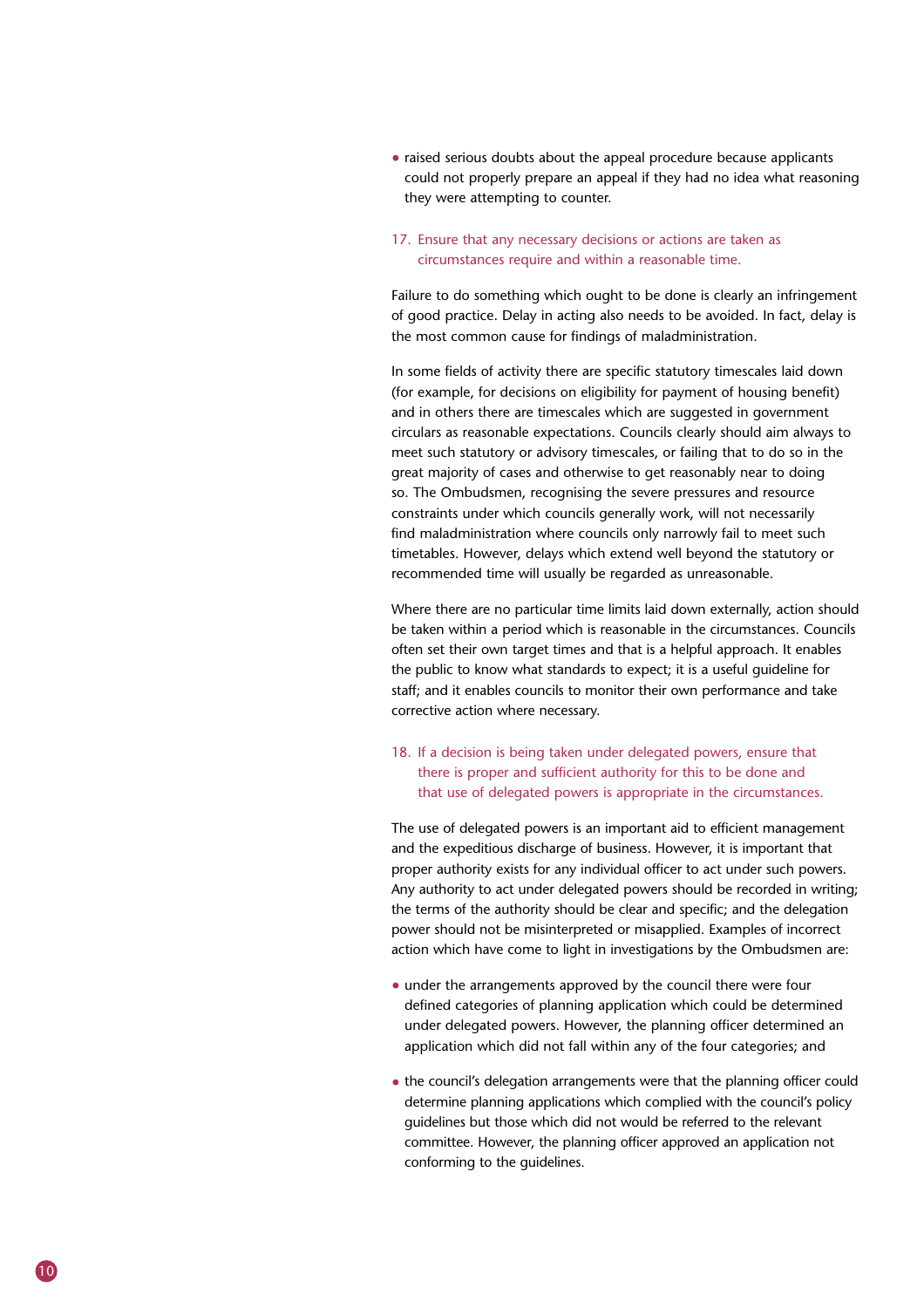Even where delegated powers exist and could be used, there may sometimes be circumstances where it is not appropriate to do so. Use of delegated powers is a discretion and is not an obligation. Any officer with the power to act needs to be alert to the possibility that a particular issue would be better referred to a committee for consideration.

### Action prior to decision taking

#### 19. Carry out a sufficient investigation so as to establish all the relevant and material facts.

In some contexts there is a statutory duty to carry out an investigation, for example, in relation to homelessness where housing authorities must make enquiries into the circumstances of an applicant for housing if they have reason to believe the applicant may be homeless. But whether there is a statutory duty or not it is good practice that, whatever the issue a council has to deal with, the first and essential step is to establish all the relevant and material facts. Examples of criticisms where the Ombudsman considered that this had not been properly done are:

- failure to undertake adequate research and gather evidence before making an application for compulsory admission of a person to hospital;
- failure properly to consider whether the education a woman was providing for her son at home was satisfactory;
- failure to undertake a site visit to appraise a planning application; and
- failure to investigate complaints about nuisance from or harassment by neighbouring tenants.

#### 20. Seek appropriate specialist advice as necessary.

It will frequently be necessary to seek specialist advice if a proper evaluation of an issue is to be made. For example:

- seeking the views of the planning conservation officer on a planning application in a conservation area designated under the planning legislation;
- seeking the views of environmental health officers or legal advisers about complaints of nuisance from neighbouring tenants; and
- seeking expert advice on the effects of noise and the need for safety measures in relation to a planning application for a development such as a rifle range.

Maladministration has been found by Ombudsmen where the council neglected to seek specialist advice where the nature of the issue made that appropriate. This is because they considered that the evaluation of the issue could not in those circumstances be considered thorough.

Specialist advice is often available within the council. Where necessary it can involve seeking the views of another authority or on some occasions other external advice may be needed.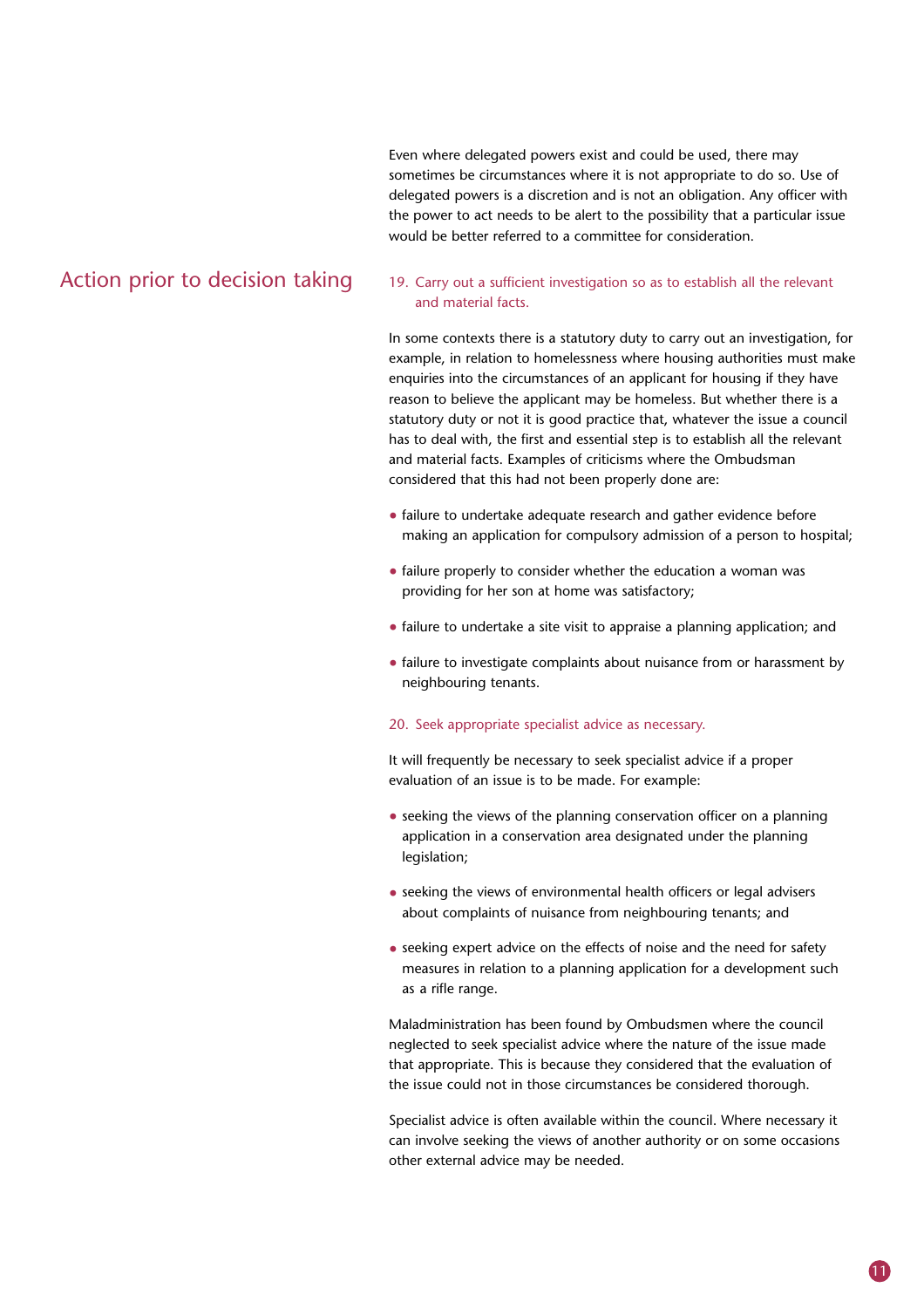21. Consult any individuals or organisations who might reasonably consider that they would be adversely and significantly affected by a proposed action.

It may often be difficult to determine exactly where to draw the line on who should be consulted about particular issues. Councils should, however, seek to act fairly. Where there are good grounds for thinking that an individual or organisation could be directly and adversely affected in a significant way – or if the question is considered from their point of view, that they might reasonably think so – by some development which the council has in mind or is being asked to determine, then it is fair to provide an opportunity for comment. The council can then assess any points raised in objection and take them into account in making a decision. The issue very commonly arises in relation to planning applications and the question of whether neighbours should be notified and, if so, which neighbours. A useful guide is that within reason it is normally better to run the risk of notifying too many people than not enough. There are many other areas of course where it is good and fair practice to allow persons potentially affected to comment before a decision is made. Examples are licensing where decisions can affect a person's livelihood, or in respect of alterations to highway arrangements where changes in access can affect businesses or the amenity of residents. In some cases consultation is a legal requirement (for example, consultation with parents about a proposal to close or reorganise a school) or is strongly advised by Ministers (for example, consulting staff about a school closure or reorganisation). Consultation in such cases clearly must be undertaken, but it is good practice to go further and consider consultation in any situation where it could reasonably be thought that fairness requires it.

Care may need to be taken to ensure that opportunities to comment are even-handed. Where, for example, applicants for planning permission are allowed to address a committee or a site meeting, then the same opportunity should be afforded to objectors (or a representative).

There is a particular onus on councils to ensure that their own applications for deemed planning consent are dealt with fairly by reference to the same criteria as for an application by a private developer. Wide consultations can be a good way of avoiding any suspicion that double standards could be applied.

Where consultation is undertaken it is important that adequate and accurate information is given about the issues and sufficient time must be allowed to enable consideration and response. The period allowed should comply with any statutory requirement or governmental guidance. Where there are no particular requirements laid down or recommended, the period must be reasonable in the circumstances.

In some circumstances a second round of consultations may be needed. If a council consults about a specific proposal and in the light of the representations formulates a significantly revised proposal – or a different proposal altogether – fairness would normally require reconsultation. This is because the new proposal could affect different people or affect the same people but in a different way. Care also needs to be exercised where planning applications are amended: consideration needs to be given to renotification of neighbours about the amended proposal if the amendment is significant.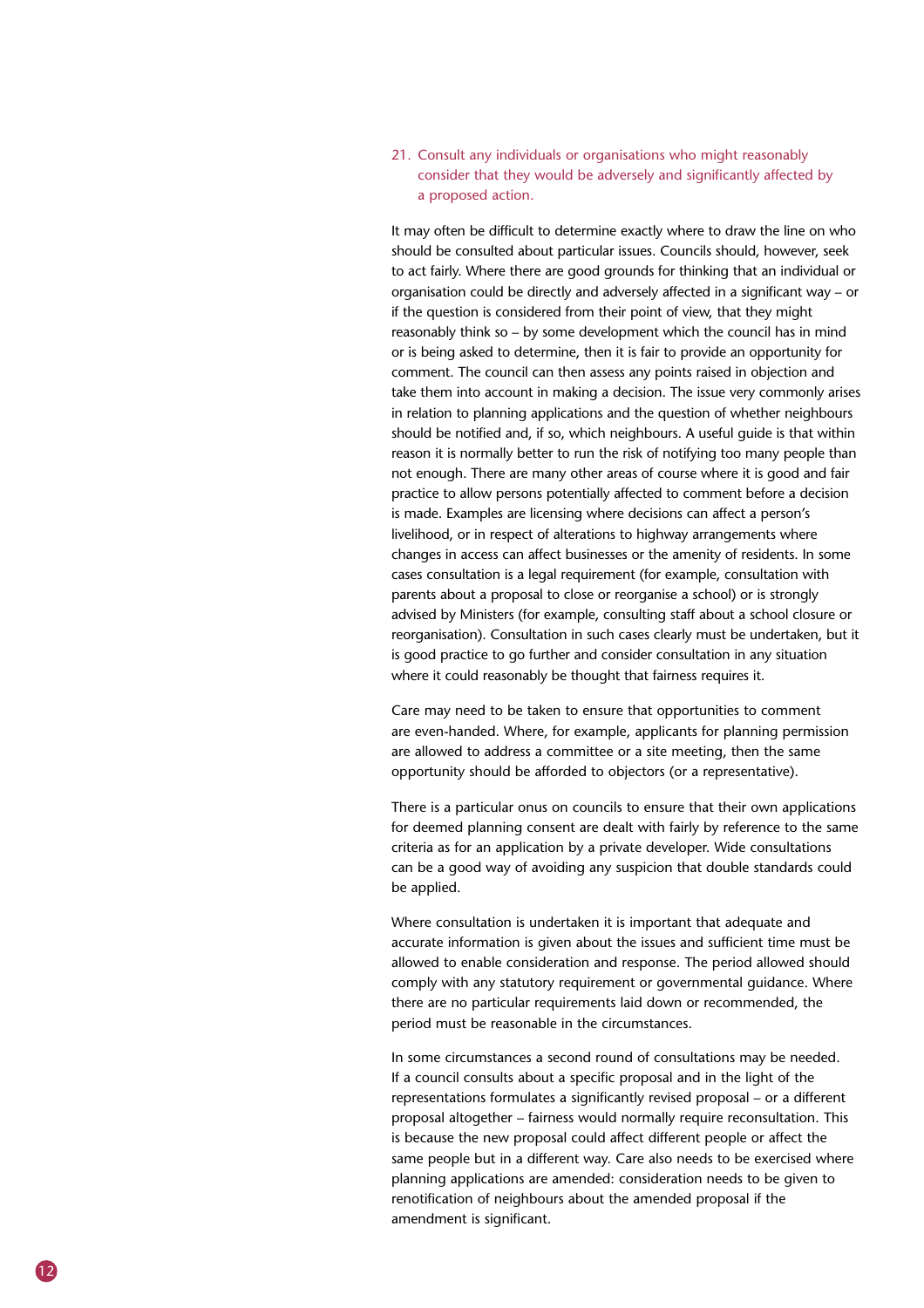When a decision is made, it is helpful to inform those who were consulted.

#### 22. Detect major errors which materially affect an issue under consideration.

It is the responsibility of any party putting a document to a council, whether a planning application, a proposed legal document or any other kind of document, to ensure that it is accurate. However, the matter does not end there and there is an onus also on the council to carry out a check for accuracy appropriate to the circumstances. In some cases it is in the interests of the council to do so. In other cases it will be important for members of the public who could be directly affected. It is reasonable to expect that the council will at least detect obvious errors.

Advice about checking for errors in relation to planning applications was published by the Royal Town Planning Institute in 1989 in Practice Note No. 7 following consultation with the Commission.

Another example discovered in an investigation was the agreement by a council to sell land for access to a site but then failure to detect that the plan submitted was inaccurate and did not give practical effect to what the council intended.

#### 23. Give adequate consideration to the reasonable courses of action which are open to the council in any particular circumstances.

Making a judgement about what course of action to adopt may often involve the need to assess difficult and complex factors and may be no easy task. Good practice is that the available options should be identified and that proper consideration should be given to them. Options may then be ruled out but this should be done only after a sufficient and reasoned assessment.

Examples which have come to light in investigations and where there was a failure to give adequate – or in some cases any – consideration to an available option are:

- failure to consider whether enforcement action was appropriate when it was found, contrary to the expectation of neighbours and the council, that ground levels for a housing development were being raised by some three metres;
- failure to consider imposing a condition to restrict hours of use when planning permission was given for a tall collapsible radio mast in a conservation area;
- failure to consider use of discretionary powers under housing legislation to prevent the landlord of a property allowing it to fall into such disrepair that it became unfit for human habitation; and
- failure to consider using budgetary savings arising from educational psychologist vacancies to engage private psychologists so as to tackle an urgent backlog of special educational needs assessments.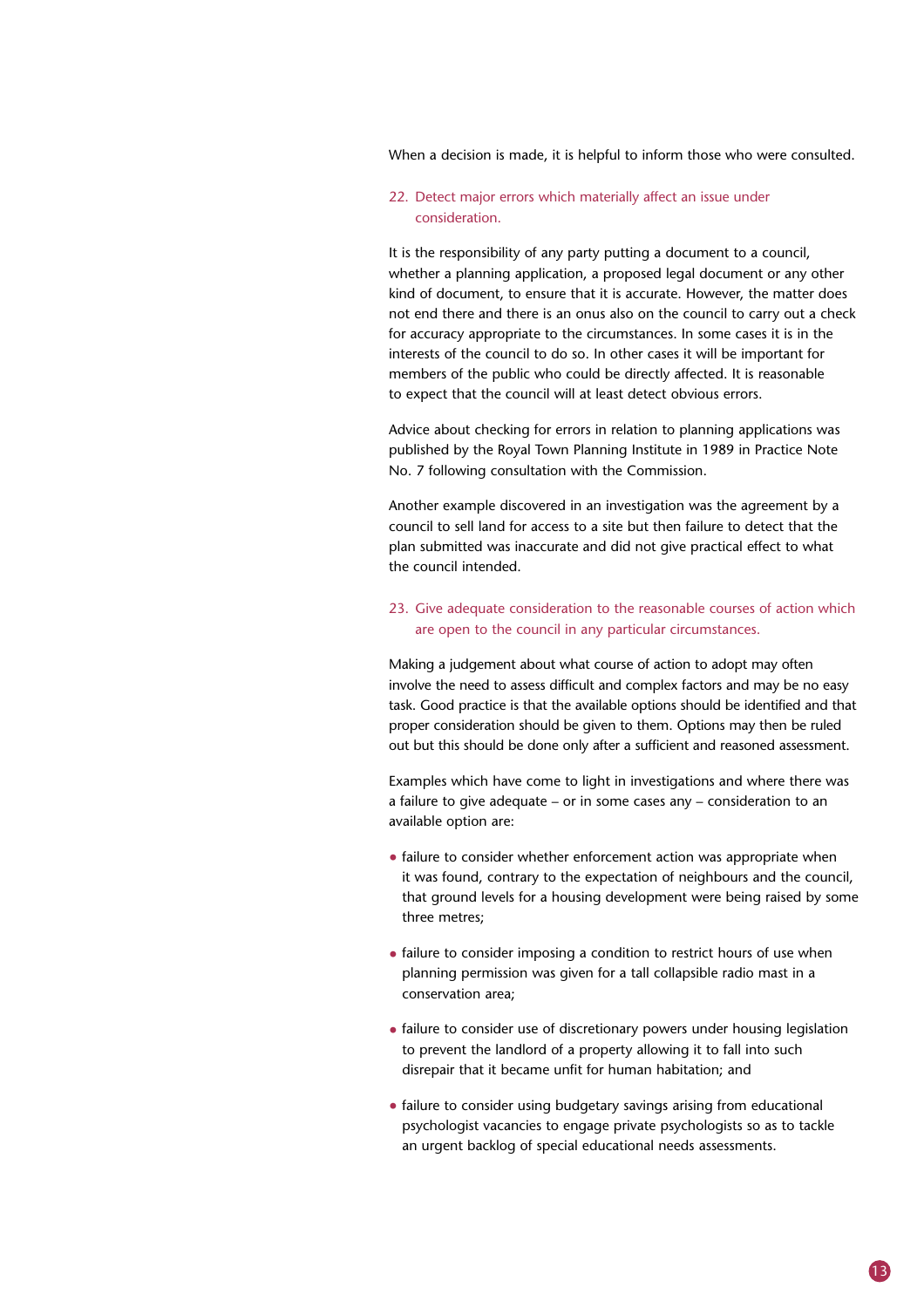24. Ensure that a committee is provided with a report when circumstances require and that the report is materially accurate and covers all the relevant points.

A committee report should provide all the material the members need to make an informed decision. The report should be in clear terms and should cover as necessary:

- relevant policy;
- relevant law:
- sufficient and accurate information to enable members to understand the issue;
- a summary of the outcome of any consultation or seeking of advice;
- reference to all the considerations which have to be taken into account in the decision;
- identification of possible approaches which could be adopted;
- the reasons for any recommendations; and
- an analysis of any financial or other significant implications which are relevant.

Where reports have been criticised in investigations by the Ombudsmen this has commonly been because there were significant omissions or inaccurate or misleading statements. Ombudsmen have also been critical on occasions when officers have not put a report to a committee in circumstances where there were serious, persistent or long-standing problems which the committee should have been told about and had the opportunity to consider.

# Administrative processes

25. Ensure that the correct action is taken both to implement decisions when they are made and generally in the conduct of the council's business.

When a decision is taken the first requirement is that the necessary action to implement it must follow. Secondly, care has to be taken to ensure that the implementation is correct. Examples of where it has been found that this did not happen are:

- the committee agreed to give planning permission with conditions but then the permission was issued without conditions (and also the converse has happened where officers without authority have added conditions to what the committee has approved);
- the committee agreed to grant planning permission on the basis of an amended proposal but then the permission letter was issued referring to the original plan; and
- officers in error issued a planning permission notice, although the decision of the committee had been to defer the application for further consideration.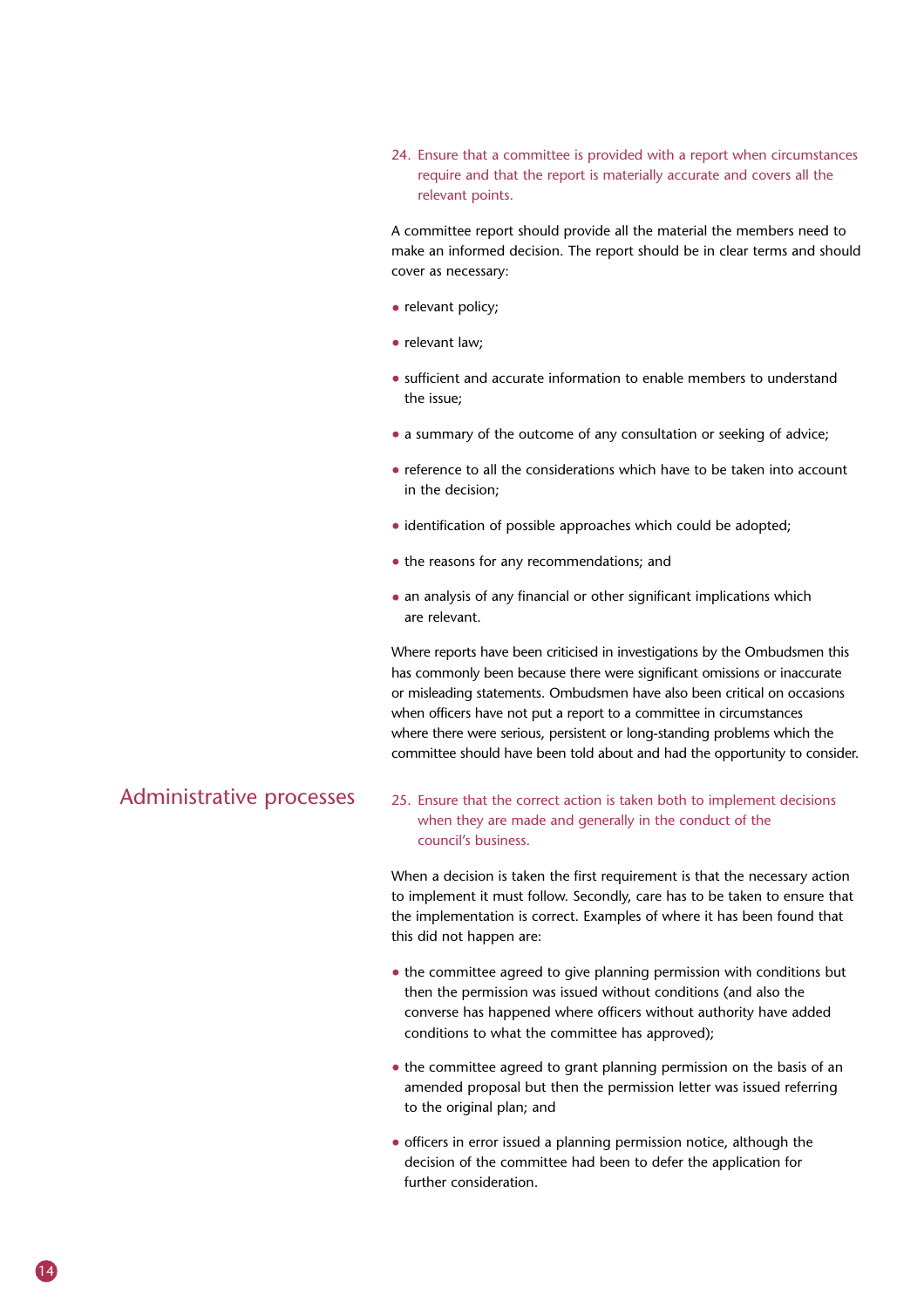Such errors can arise if the council does not have an adequate system to ensure accurate compliance. A good system will ensure first that the decision of the committee is clearly formulated at the meeting; second that there is a check that the key people involved, such as the officer presenting the report and the committee clerk, do not have different views about exactly what was decided, or if they do the differences are resolved; and then a careful check is made that all the necessary steps are taken and that what is being done is accurate.

The conduct of business generally also requires accuracy, and even quite simple errors can have serious repercussions, for example:

- because of a simple computer inputting error, issuing a housing benefit cheque to a tenant despite an arrangement that it should be paid to the landlord. This had the result that, following the departure of the tenant, the landlord did not receive a significant amount of money owed to him; and
- giving incorrect details of the council's housing stock to the Department of the Environment in a questionnaire. The result was that the Department did not later approach the council about a particular type of housing found to be defective and for which substantial repair grants were available within a time limit: some of the houses in the meantime had been sold and the owners each lost the opportunity for grants of some £20,000.
- 26. Have adequate systems and written procedures for staff to follow in dealing with particular areas of activity.

Whatever the area of activity involved, it is highly advisable that the council should have a suitable system and that clear procedures should be available and made known to all the staff concerned. It is unwise to rely solely on oral instructions or good memories. The procedure can best be set down in written form. Many of the faults identified in investigations by the Ombudsmen – particularly faults of omission, confusion or delay – occur because there are inadequacies in the administrative system or because there is a lack of system. Frequently the result of an investigation is that the council is recommended to review its system or to introduce one so as to avoid a repetition of the faults identified.

Exactly what system is used will vary depending on the nature of the business and the particular way in which the council wishes to work. However, the points which could usefully be covered include the following:

- written procedures and guidelines for staff;
- a means of identifying the action needed;
- a clear definition of who is responsible for taking action;
- determination of arrangements in the event of staff absences;
- checklists of particular steps to be worked through and questions to be considered;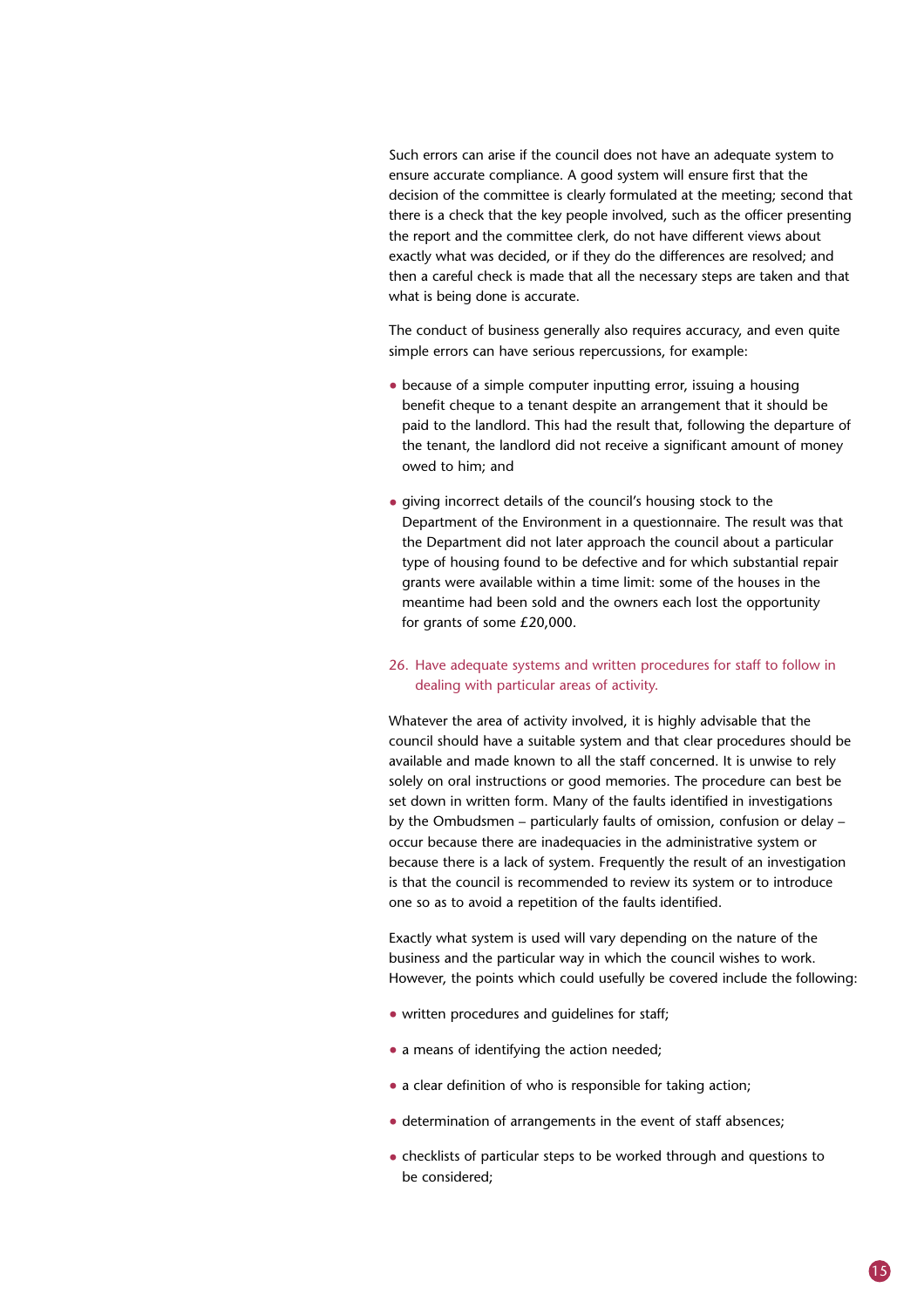- criteria to identify urgent cases requiring priority;
- identification of what information or comment from other sources is needed;
- setting a timetable for action and target dates for particular processes to be accomplished or information received;
- definition of any necessary arrangements for liaison between relevant departments or sections of a department;
- regular monitoring of progress;
- a bring-forward system, for example, to identify the need to chase up requests for information or comment, or to follow up action after a previous step; and
- regular review of the course of action being pursued, to check whether it is still appropriate or needs to be changed.
- 27. Have a system for ensuring proper liaison and co-operation between different departments, different sections of a department, or different areas in the authority.

This has already been referred to under axiom 26 but it perhaps calls for special comment in view of its significance.

Many issues which councils have to deal with call for a contribution from more than one department and for a corporate approach. Good liaison and good working relations are essential. In particular arrangements need to provide for:

- clarity about who is the lead officer for any issue and responsible for ensuring that work on the issue progresses and reaches a conclusion;
- identification of issues which need a corporate approach;
- ensuring that all relevant departments are involved;
- ensuring that the involvement of relevant departments comes early enough in the process;
- ensuring that relevant information is shared between departments;
- the calling of case conferences where necessary;
- proper consideration to be given by the lead officer to advice from colleagues;
- arrangements for resolving conflicts of view between departments; and
- defining how liaison with agents acting for the council is handled.

An example of the need for good liaison is when housing officers are dealing with serious complaints about nuisance caused by noisy tenants. They need to judge when to seek help from colleagues in environmental health and the legal department and to ensure that such involvement comes at an early enough stage.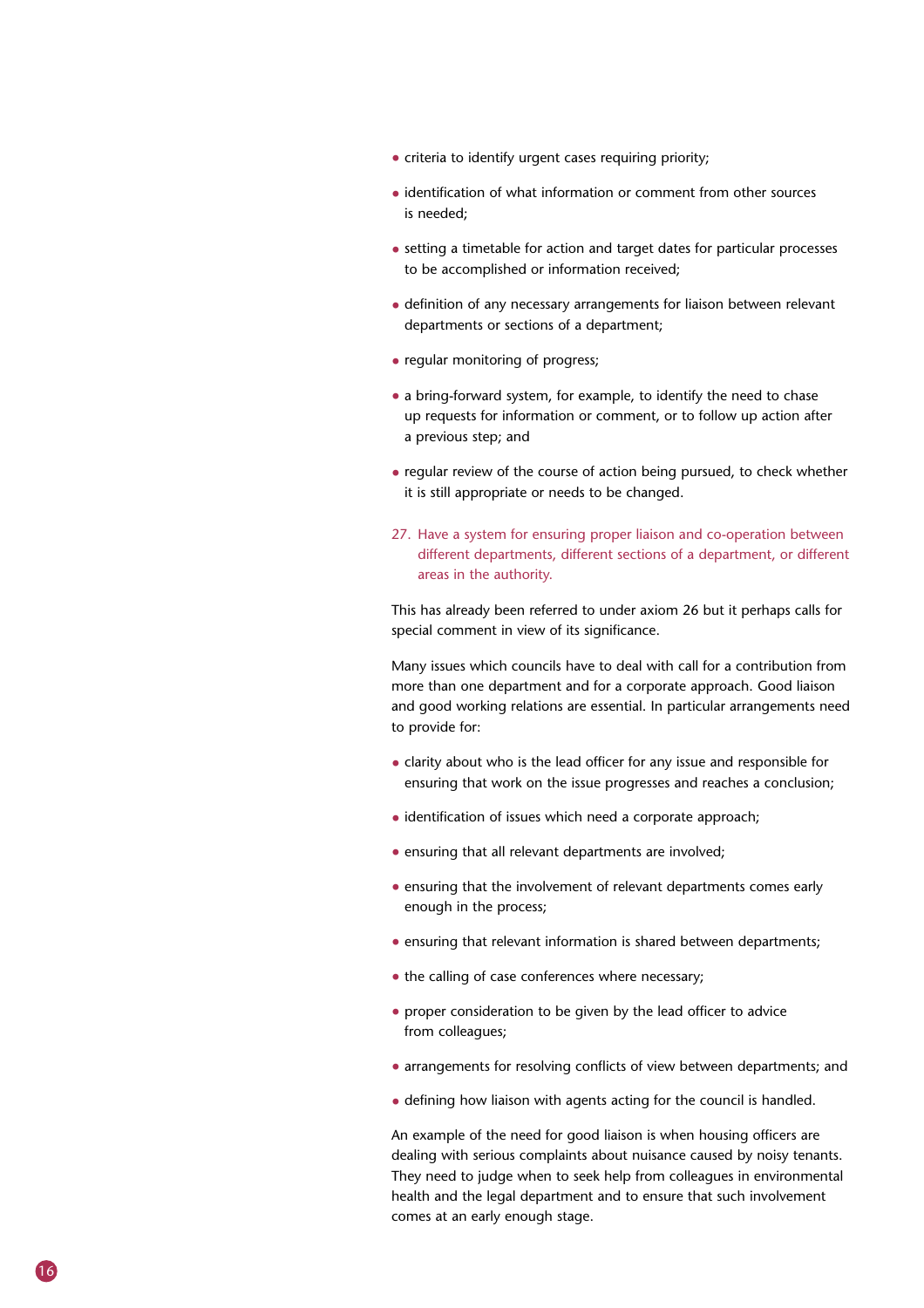Liaison between different areas within the same council is also important where the responsibilities of the council are devolved to smaller neighbourhood units. Within a system of devolved management the council must still ensure that statutory responsibilities are fulfilled and that arrangements are efficient and in accordance with good practice. Particular weaknesses which have been observed and which derived from insufficient liaison are:

- failure to apply important lessons learned in one neighbourhood to improve practice in other neighbourhoods within the council; so that, for example, fundamental mistakes in dealing with cockroach infestation identified in one neighbourhood were found to be still being repeated a year later in another neighbourhood, with a significant waste of resources and enormous problems for tenants;
- difficulties for tenants wishing to transfer across neighbourhood boundaries and failure to ensure equitable treatment; and
- gross disparity of standards for customers, for example, where waiting times for an occupational therapy assessment varied from less than one month in one neighbourhood to more than four years in another.

#### 28. Compile and maintain adequate records.

Compiling and maintaining proper records is a basic necessity, but one which the Ombudsmen have observed is sometimes neglected. It is prudent to make a record of anything which is not trivial or transitory. Meetings, site visits, telephone calls and conversations with callers at the office will normally merit a note being made unless it is quite clear that this is not necessary. Care too should be taken about the maintenance of records and councils are well advised to have systems for tracking files so as to ensure they are always available when needed, and are not mislaid. Records need to be retained for a reasonable period. Good record keeping has the advantages that:

- those involved are clear at the time about what took place (and have the opportunity to query the record if in doubt);
- busy officers do not have to rely on memory;
- dealing with disputes or complaints (whether within the internal system of the authority or complaints being investigated by the Ombudsmen) is facilitated;
- when staff leave the records are still available for reference;
- if staff are absent for significant periods, business can continue efficiently;
- where departments are being reorganised and staff responsibilities changed, it is easier to avoid problems being neglected or dealt with inappropriately;
- it promotes efficient use of resources because it is possible to avoid waste of staff time through work being duplicated; and
- customers can be given a good service (for example, if statutory maps are accurate and kept up-to-date).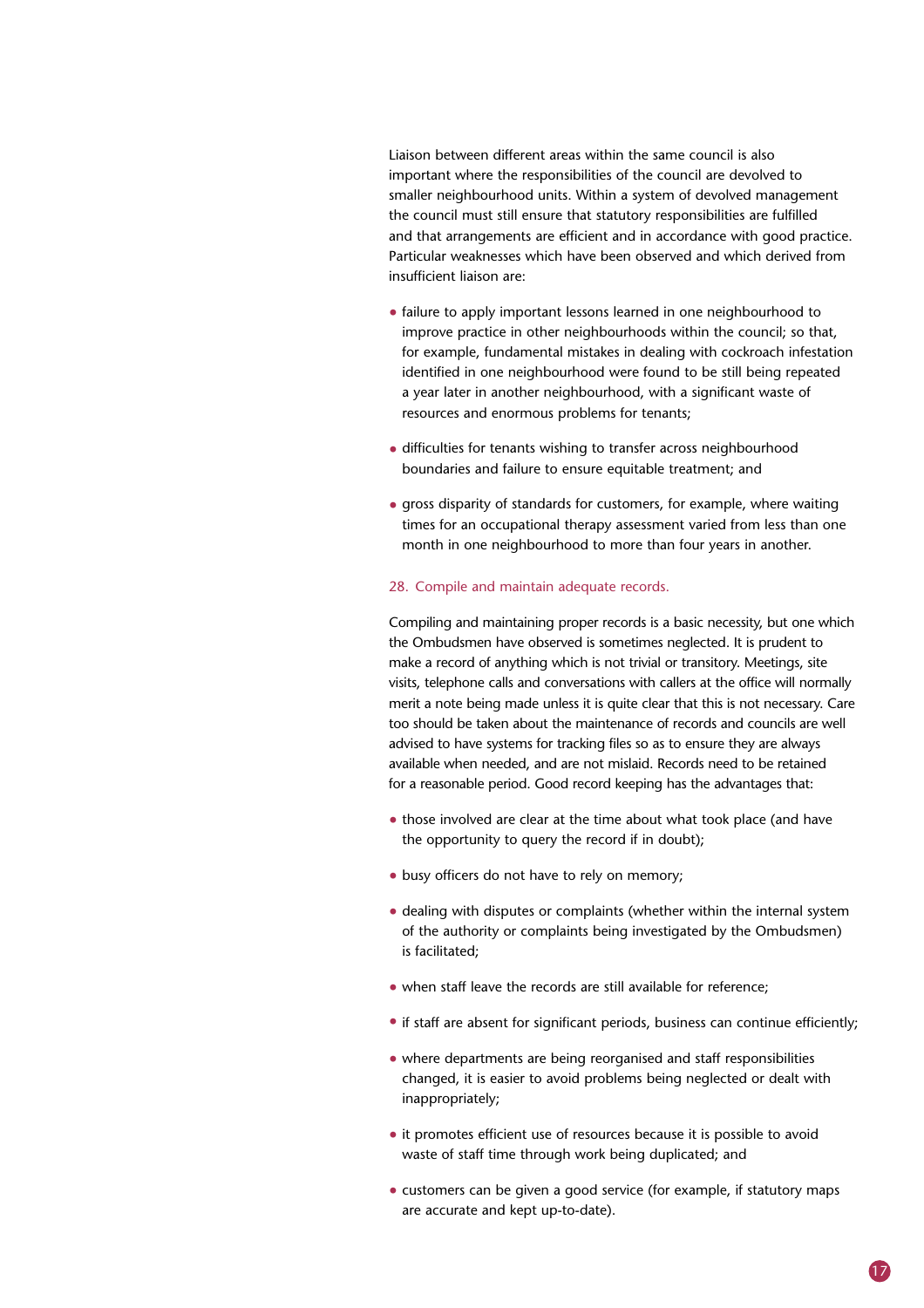#### 29. Monitor progress and carry out regular appraisals of how an issue or problem is being dealt with.

The need for monitoring of progress is mentioned in axiom 26 as one of the requirements of a good administrative system. Its importance deserves some emphasis. It is relevant for both timing and method of approach.

Many of the problems of delay and poor service to customers can be avoided if there is careful monitoring of progress. Where councils adopt the desirable practice of setting time targets for particular processes, or for requests for information or comment from one department to another or to an outside agency, it is prudent for the relevant officer to monitor progress actively. If the target date is reached without the desired outcome immediate steps should then be taken to secure prompt action. At that point it may be sensible to consider the need for a progress report to the customer. If no targets are set, there nevertheless should be a bring-forward system to ensure that the matter is pursued further at an appropriate time.

It may sometimes be the relevant officer who needs to take further action after an interval of time by way of follow-up. For example, if a warning letter has been sent about possible legal action with a deadline for compliance with some action which the council requires, then the expiry of the deadline should prompt further action. Again if no deadline is given the situation should nonetheless not be allowed to drift and follow-up action should be initiated at the appropriate time.

It may also be helpful to monitor how an issue is being handled. The approach initially adopted should be systematically reviewed at intervals, to consider whether it is still suitable. For example, an education authority considered that a child with special educational needs required boarding education to meet her particular needs but did not pursue this possibility because officers knew the parents wanted the child to stay at home, and they tried other approaches instead. It may have been commendable to start by being guided by the parents' known preferences but what was tried was ineffective. The council allowed an unacceptable situation to continue for much too long without reviewing its approach. When finally the parents were properly counselled about boarding education, they accepted it.

#### 30. Seek to resolve difficulties or disagreements by negotiations in the first instance but take formal action when it is clear that informal attempts at resolution are not working.

Councils may sometimes encounter difficulties in discharging their responsibilities and commonly they seek to resolve those difficulties by discussion and negotiation. That is good practice and will frequently secure a satisfactory and amicable solution.

However, it is also important to recognise when that approach has been sufficiently tried and it is necessary and likely to be more effective to move on to formal action. It is good practice to give a warning before formal action; but it is also important, if the warning does not bring results, then to move to the next step. The following are examples of where councils have let things drift too long without recognising that a change of tactics was needed.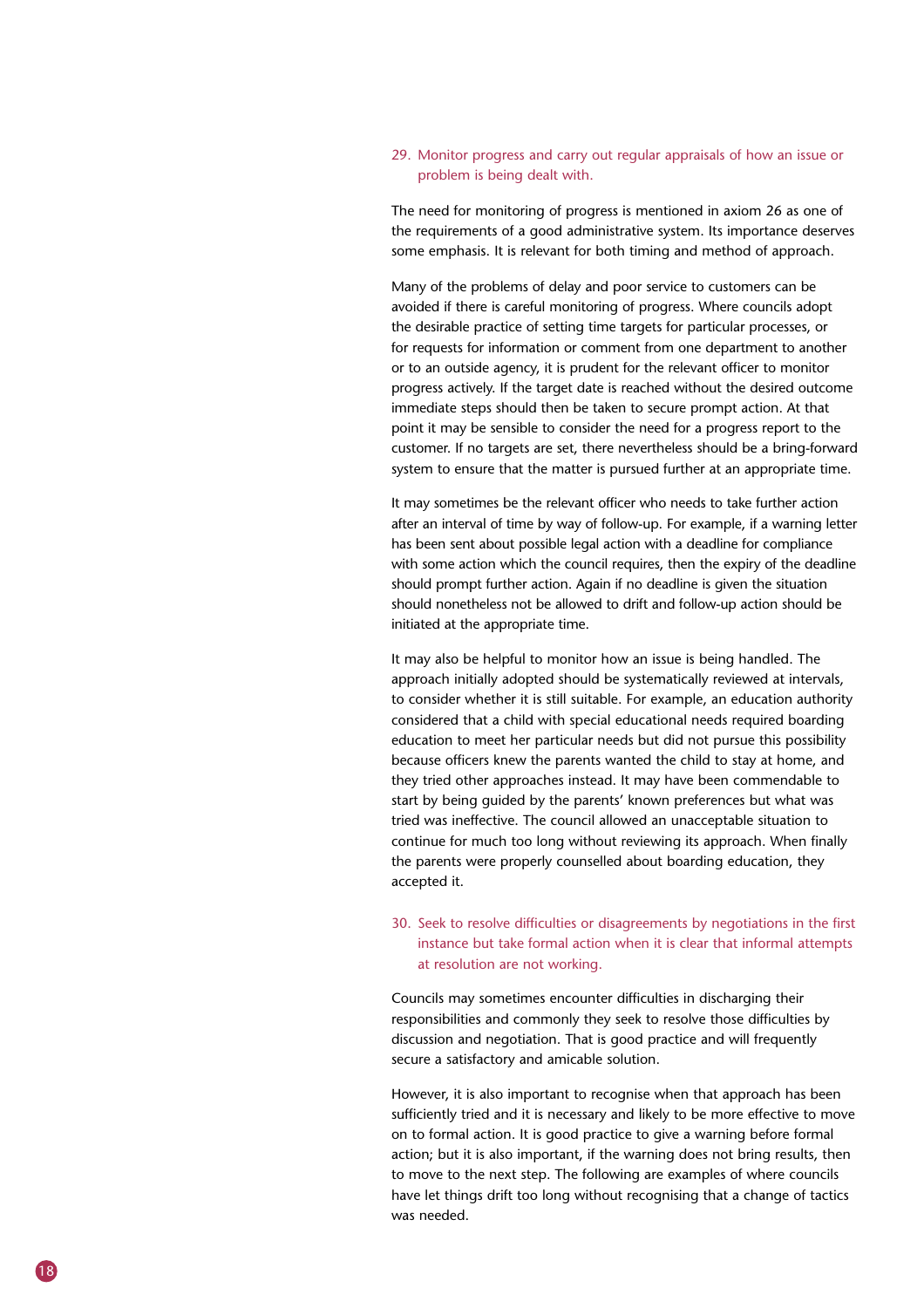- When tenants are causing nuisance or are harassing their neighbours, failure to embark early enough on legal action to terminate the tenancy.
- When a draft statement of special educational needs has been produced and discussed with the parents without achieving any agreement, failure to take the formal step of issuing the statement which would then enable the parents to appeal if they wished and the issue could be resolved through the formal appeal mechanisms.
- Failure for ten years to stop unauthorised tipping by a farmer on his land in an area of outstanding natural beauty through continuing with informal persuasion attempts and threats of legal action which were seen to be empty.

#### Customer relations 31. Avoid making misleading or inaccurate statements to customers.

Customers will naturally expect, and are entitled to expect, that any statements made to them by the council will be accurate and unambiguous. The consequences of inaccuracy are sometimes relatively minor but they can be very serious, for example:

- inaccurate answers given in response to searches before house purchase;
- giving neighbours an inaccurate description of the proposal when notifying them of a planning application; and
- failure to indicate the location of a pipe ditch when a house extension was contemplated, with the result that the extension quickly became subject to subsidence and had to be demolished.

Customers can be misled because what officers say is not sufficiently clear. For example, applicants for planning permission or their agents can be told, or understandably believe that they have been told, that if they amend their plans in a particular way the proposal would be acceptable and planning permission would be forthcoming, and then find the permission does not materialise. It will often be necessary to make the context of statements clear and to point out that the power to make a decision lies elsewhere, for example, with a committee; or that the recommendation to be made to the committee will be decided by a more senior officer.

Officers – and members too – need to be circumspect in their statements to members of the public and not give the impression that they are giving an undertaking on behalf of the council unless that is what is intended.

It is helpful to deal with issues through direct discussion but also it is good practice to put – or after discussions confirm – advice in writing so as to eliminate or at least minimise any risk of misunderstanding. In some cases legislation requires a statement in writing for the customer (for example, overpayment of housing benefit, or advice on whether an applicant is deemed homeless and in priority need). But whether or not it is a legal requirement, it is good practice that advice is recorded in writing on any issue of consequence.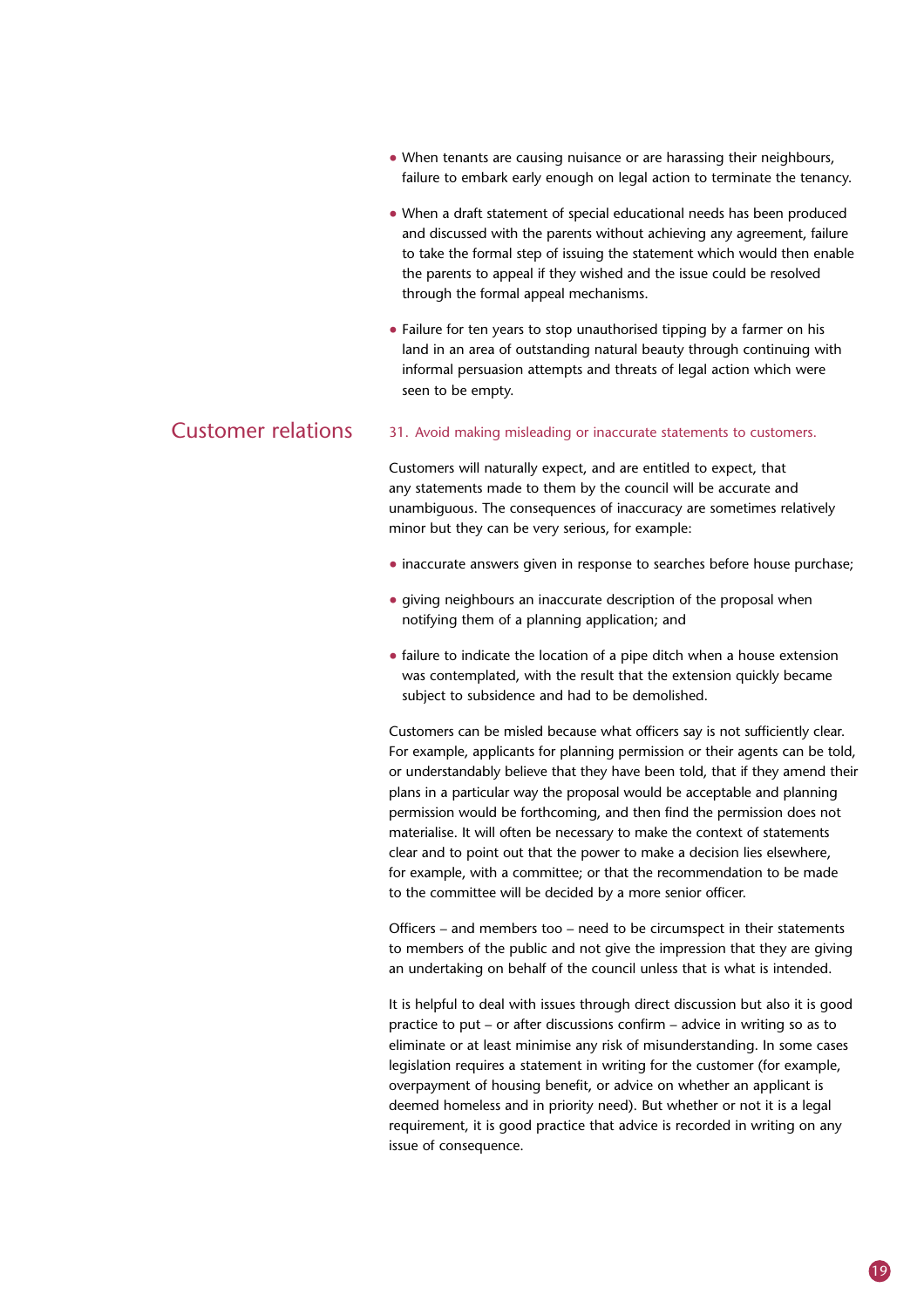#### 32. Formulate undertakings with care and discharge any responsibilities towards customers which arise from them.

Customers naturally expect that any undertaking or promise given by a council will be honoured. It is therefore important that undertakings should not be given lightly, that they should be expressed carefully and clearly, and that councils should only give undertakings which they are confident they can fulfil.

Many undertakings are matters of decisions or promises to do something which affect individuals or small groups of people and will normally be effected within a short timescale. Others may be of a more general and ongoing nature relating to policies the council is pursuing or actions it proposes to take or promises not to take. In matters involving the exercise of discretion, the law imposes limits on the ability of councils to bind their successors. The political complexion of a council may change following an election, or policies or circumstances may change in any event. Where necessary, therefore, it should be made clear that an undertaking relates only to a limited time or to the actions of the existing council. There may often be other provisos that need to be stated where relevant, for example, that an undertaking is subject to the availability of funds, or the grant of planning permission, or the approval of the Secretary of State.

As a general rule undertakings should be fulfilled. If exceptionally because of a change of circumstances that cannot be done, the council may need to consider steps to safeguard the interests of those affected. People may reasonably have placed reliance on the council's undertaking and incurred expenditure or taken some action as a result. It would then be reasonable that the council should compensate them for any abortive costs or otherwise assist as appropriate.

Examples which have come to light in investigations are:

- councils have given undertakings to individuals that they would do specific things (for example, take enforcement action in respect of an unauthorised use of land; give priority for the installation of central heating; provide a written account of action taken about a complaint of harassment) but have not kept that promise;
- a council gave an unqualified undertaking to purchase properties in an area affected by a proposed clearance scheme but then declined to do so;
- a council agreed to sell small plots of amenity land but then brought in a new policy and refused to complete the sales; in the meantime the tenants had incurred planning and legal costs, which the Ombudsman considered that the council should reimburse;
- a council indicated to a prospective purchaser of a site that residential development would be acceptable but after the purchase refused planning permission; the Ombudsman asked the council to pay compensation for the loss of value of the land; and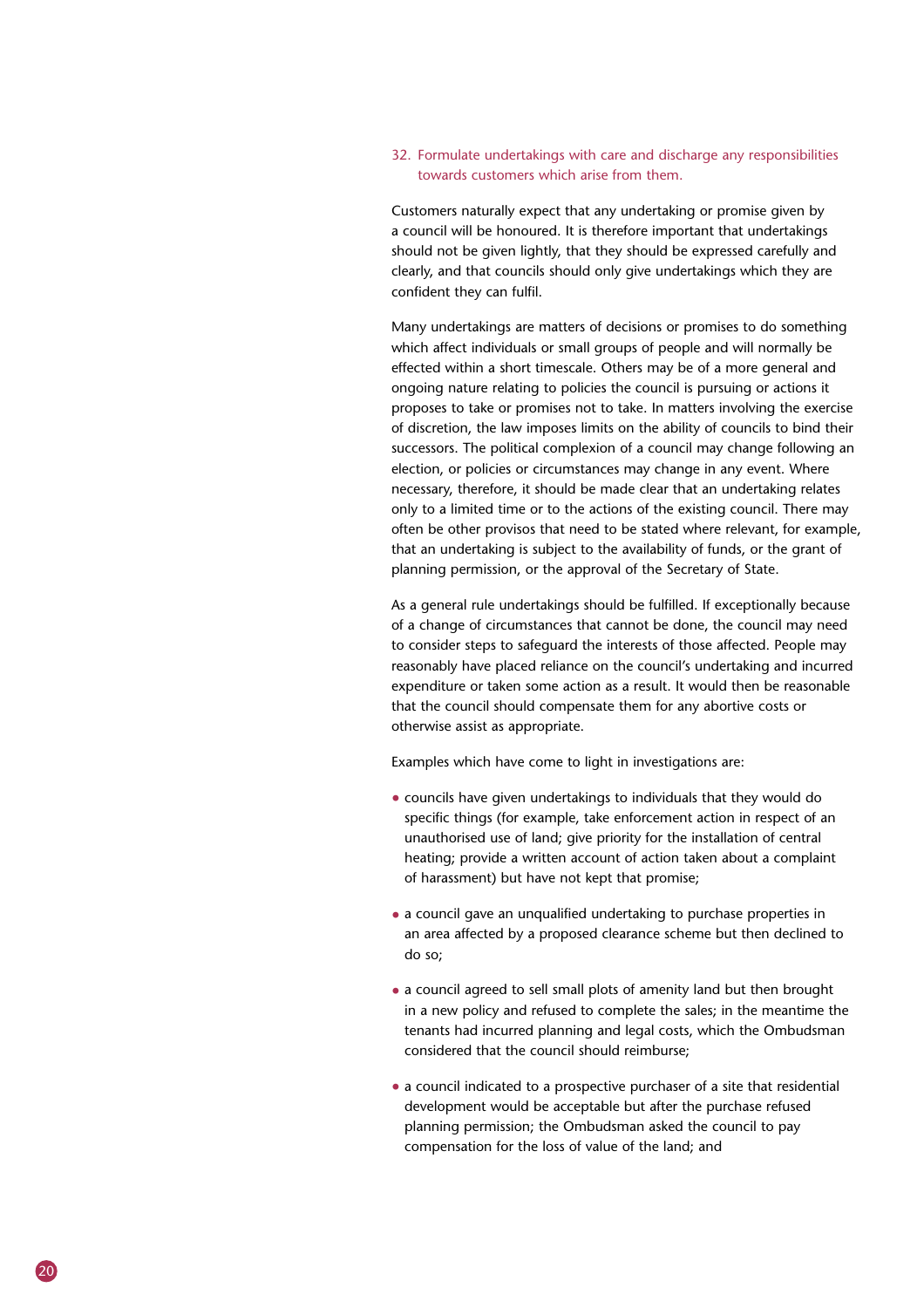• a council informed a tenant moving temporarily that she would receive a home loss payment and she committed herself to expenditure; the council then said it had made a mistake and no payment would be made. The Ombudsman considered that compensation should be paid to cover the expenditure incurred in reliance on the council's original promise.

Even where no specific undertakings have been given, care has to be taken when consideration is given to changing a policy. Some members of the public could be adversely affected because, for example, some expected benefit would not materialise or their priority on a waiting list would change. The council may find it useful where possible to take into account information about the number of those likely to be affected by a change of policy, the nature of that effect and what if anything can be done to ameliorate it. Decisions should not have retrospective effect (unless they confer a benefit). Councils should ensure that officers and members of the public affected are quickly informed about any change of policy.

33. Reply to letters and other enquiries and do so courteously and within a reasonable period; and have a system for ensuring that appropriate action is taken on every occasion.

Courtesy to customers and business efficiency require that letters, telephone queries and questions raised in personal contacts should be dealt with reasonably speedily; that telephone calls should be returned as necessary; and that customers should be told if the council does not propose to reply in writing to a letter because an oral communication is considered a sufficient response. In view of the volume of business undertaken by councils there is potential for things to go wrong and it is prudent to have a system to ensure that the right action is always taken. This should include recording incoming mail, monitoring progress and ensuring that each issue is dealt with. Examples of faults which have been found in investigations are:

- dealing with some issues in a letter but not all of them so that a request for approval of a plan for building regulations purposes was dealt with but a proposal to amend the planning approval was neglected;
- when the relevant planning officer was on holiday a significant objection letter arrived and was filed with the result that the committee was not advised about a concern regarding a fire hazard and the opportunity to negotiate with the developer was lost; and
- mislaying a letter terminating a tenancy with the result that rent continued to be debited and court action was taken to recover it.
- 34. Keep customers regularly informed about the progress of matters which are of concern to them.

Some issues of necessity take some time to resolve. Where this is the case, it is good practice to advise the customer at the outset about expected timescales, and to give the customer a progress report at suitable intervals. This could be either when a particular stage is reached or after a period of time.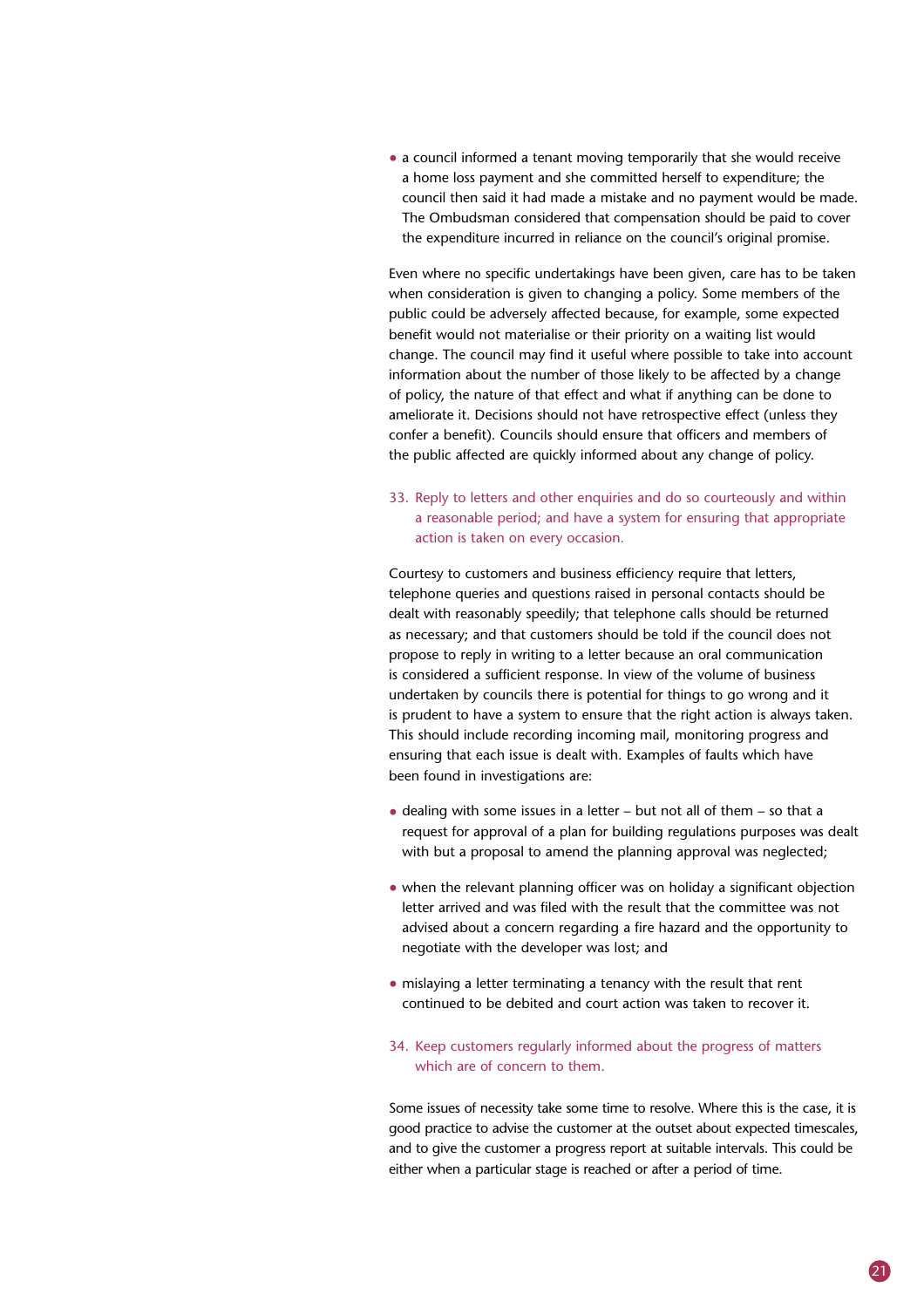35. Provide adequate and accurate information, explanation and advice to customers on issues of concern to them.

Not only is it prudent to avoid misleading statements, but it is good practice to look for opportunities to be positively helpful. Examples of where this should have been done are:

- failure to advise a person telephoning to object to a planning application that the objection had to be put in writing in order to be considered;
- failure to advise an applicant when first registering a residential home that substantial work would be needed to meet fire precautions requirements;
- failure to advise a parent about time limits for changing higher education courses with the result that his daughter could not transfer her student award to her new course;
- failure to inform tenants that there were unsatisfactory flues in their houses and it was dangerous to use their gas fires; and
- failure to inform an elderly couple that owing to a change of policy the purchase of their home under the 'right to buy' legislation would affect the application for elderly persons accommodation which they had made earlier.

Again it will often be prudent and helpful to put advice in writing for the customer, so that any scope for misunderstanding is minimised and the customer can refer to the document later. This is likely to be particularly helpful if the advice is complex or extensive; if its relevance is likely to subsist for some time; or if the consequences of not heeding the advice could be significant. The written advice should be clear, concise, readily understood and jargon-free. It is also helpful to provide a named contact point; to invite the customer to seek further help or explanation if desired; and to make information readily available (subject to safeguarding the privacy of third parties).

# Impartiality and fairness

36. Ensure that the body taking a decision on a formal appeal from a dissatisfied customer does not include any person previously concerned with the case or who has a personal or otherwise significant interest in the outcome.

Where someone is disappointed by the decision of a committee or officer, it may often happen that the person will ask that committee or officer to reconsider the position with a view to coming to a more favourable conclusion. Such consideration or review is properly a matter for the body or person who made the decision.

If, however, in respect of any matter there is a right of appeal to some other body or person, and the aggrieved customer wishes to exercise that right, then it is the appeal body which is being asked to consider the case with a view – the appellant would hope – to overturning the earlier decision. The appeal body must act fairly – and be seen to act fairly – in looking afresh at the case. It should not, therefore, include any person who was involved in the previous decision. If that principle were not to be followed it would be difficult for the appeal body to command any confidence in the fairness and impartiality of its proceedings.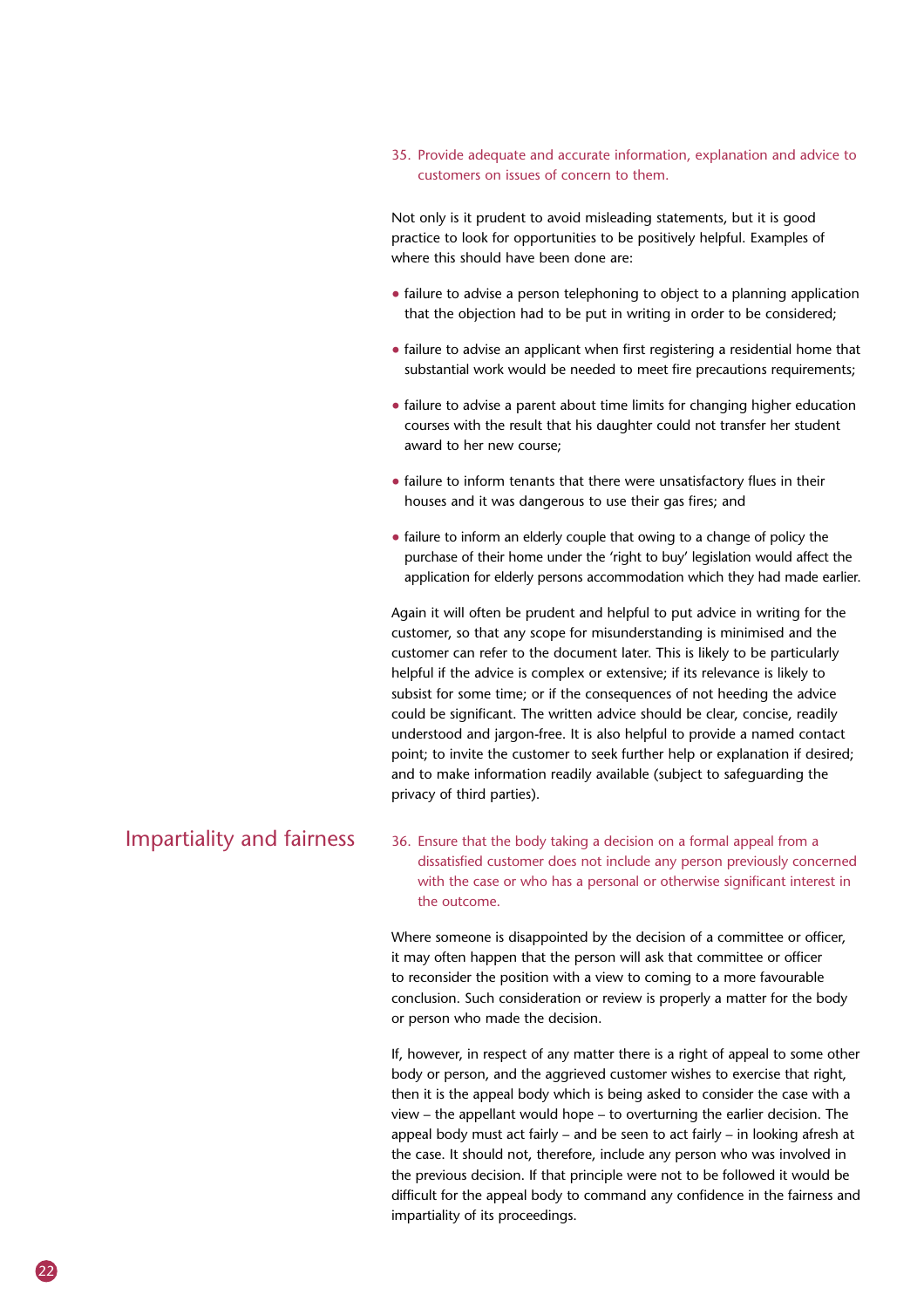Similarly the appeal body should not include any person who could reasonably be thought by the public to have a significant interest in the outcome of the appeal. An illustration would be that school admission appeal panels should not, for example, include any teacher or governor of a school to which the child would be allocated if the appeal were unsuccessful, any person related in any way to the child concerned or any person married or closely related to a person excluded from membership of the panel.

In very small organisations there can sometimes be practical difficulties in meeting the requirements of good practice in respect of appeals. However, in an organisation like a council there ought not to be any insurmountable obstacle. There will often, however, be a need to plan arrangements very carefully and in good time so as to anticipate and resolve any potential problems.

#### 37. Avoid unfair discrimination against particular individuals, groups or sections of society.

This is another of the principles emphasised by the Committee of Ministers of the Council of Europe.

Discrimination of itself is inevitable in the running of local authority services. If at any point in time there are more people applying for council accommodation than there are properties available, then the council must choose some applicants in preference to others. What, however, is not acceptable is unfair discrimination. One mechanism which can produce unfair discrimination is that judgements are made on the basis of factors which are not relevant to the issue to be decided; or in other words it is one of the possible outcomes of taking irrelevant factors into account (see axiom 11). So, for example, it is proper to decide housing allocations by reference to housing need; it would not be proper to decide by reference to the ethnicity of the applicants. Unfair discrimination can also arise as a result of arbitrary action or from error.

Some forms of discrimination (for example, on grounds of sex or race) are of course proscribed by legislation. But there are also other forms of discrimination which are unfair. Examples which have been found in investigations are:

- a council declined to give a historic buildings repair grant. This was not on the basis of considering the importance of the building concerned or other criteria for grants under that scheme but solely because the applicants were a lodge of freemasons and the council was opposed to freemasonry;
- a council decided that it would not consider applications for housing transfer from tenants in one particular district of the council's area;
- a council used different methods to calculate the rent of two identical houses with the result that the tenants in one paid more than their neighbours; and
- a council gave a householder the opportunity to bid for a plot of land while denying the opportunity to a neighbour in similar circumstances.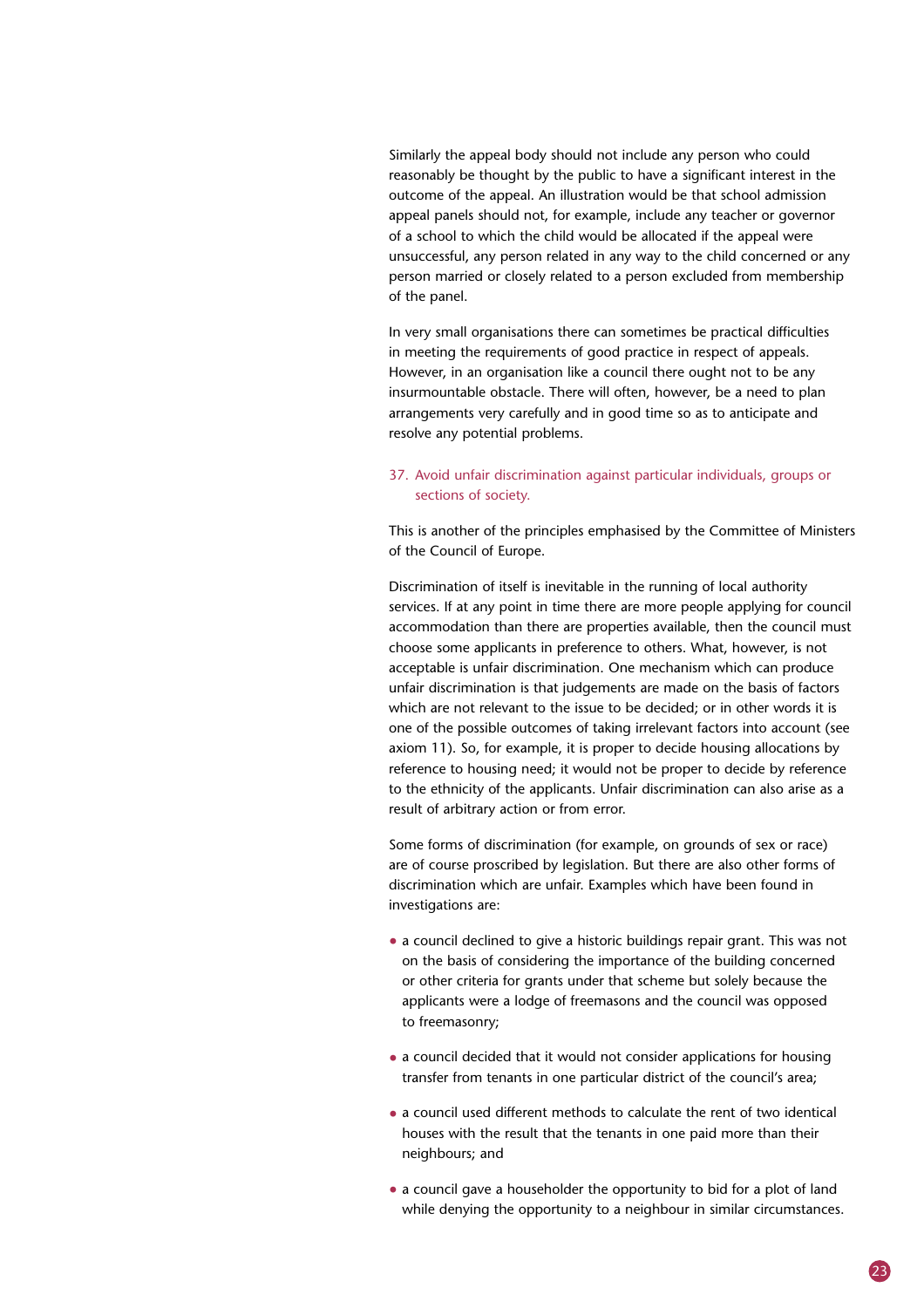38. Maintain a proper balance between any adverse effects which a decision may have on the rights or interests of individuals and the purpose which the council is pursuing.

Again, this is a principle expressed by the Council of Ministers. A council needs to maintain a balance in its approach and ensure that it does not take any action causing adverse effects upon individuals which would be out of proportion by comparison with the expected benefits of the council's action. For example, this may be relevant when a council is considering whether to take enforcement action in respect of unauthorised development.

39. Where an individual is adversely affected by a decision, or the decision is otherwise one which the individual potentially might wish to challenge, inform him or her of any rights of appeal or avenues for pursuing a complaint.

In some circumstances this is a statutory requirement. This may be either because appeal provisions must be included in general information made available at the outset of a process (for example, in school admission procedures) or because there is a requirement that when a decision is made the individual must be informed of the right of appeal (for example, if following an assessment of a child's needs the council decides not to issue a statutory statement determining the special educational provision).

Whether there is a statutory obligation or not, it is good practice to make clear to those affected by decisions what further avenue may be open to them, either through an appeal process or the complaints system.

#### 40. Ensure that members and officers are fully aware of the requirements for declaring an interest where appropriate and the reasons for doing so.

The Commission has published a separate guidance note on the declaration of interests by members. This is *Guidance on good practice 4: Members' interests* (April 1994).

Officers too can find themselves faced by circumstances where they need to abstain from participation in consideration of an issue because of a personal interest or close involvement with someone who has such an interest. If they are in any doubt, it is prudent to seek advice from an appropriate senior officer and, if necessary, err on the side of caution; and to record their interest in writing to their chief officer or chief executive.

### **Complaints**

- 41. Have a simple, well-publicised complaints system and operate it effectively.
	- 42. Take remedial action when faults are identified, both to provide redress for the individuals concerned and to prevent recurrence of the problem in the future.

The Commission has published guidance on the handling of complaints. That is contained in *Guidance on good practice 1: Devising a complaints system* (February 1992).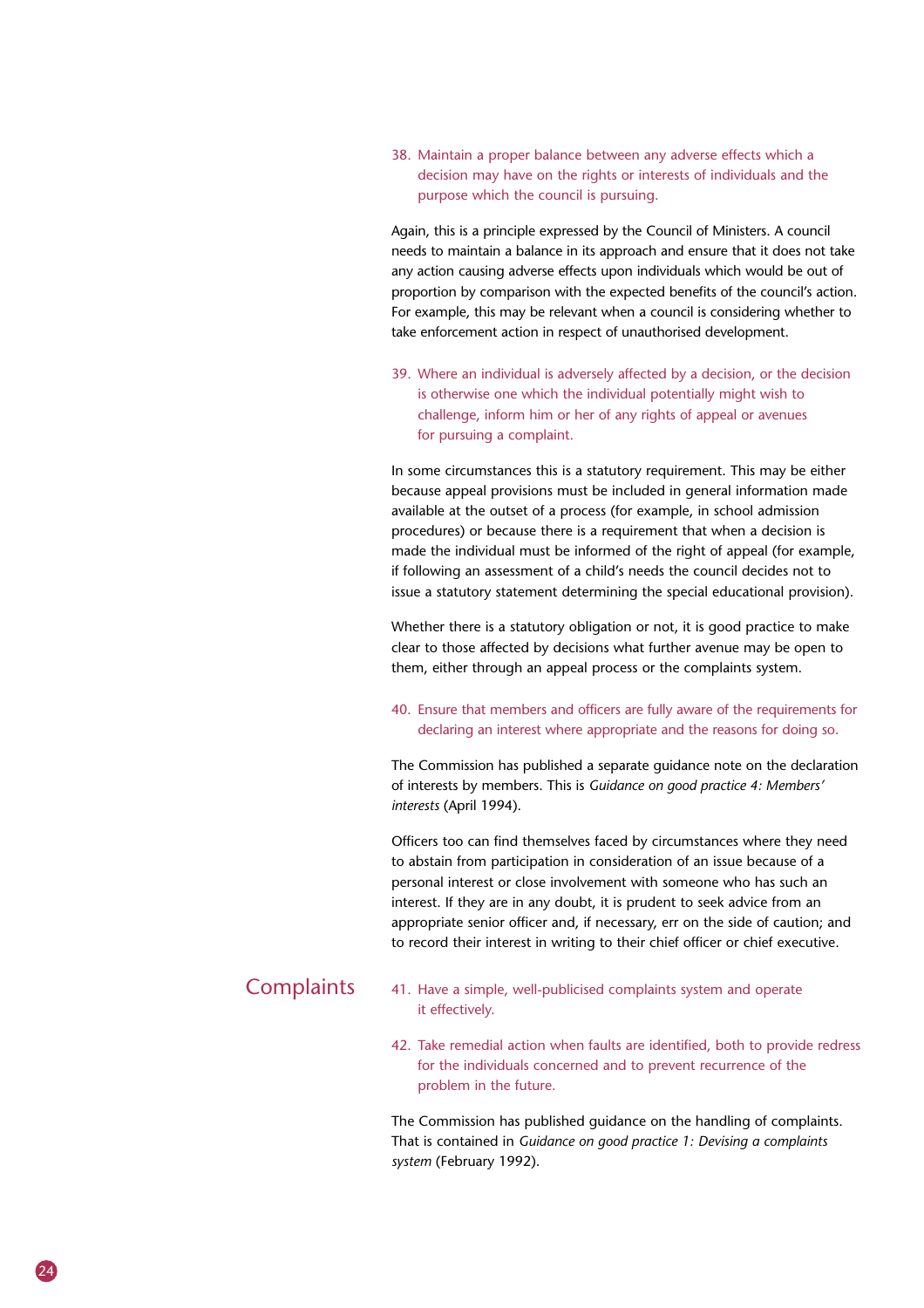# **Conclusion**

This is not an exhaustive statement of good administrative practice. It is, however, a broad indication of some of the most important principles and covers the significant points which have commonly arisen in the course of investigations by the Ombudsmen.

Neither does the note give a comprehensive definition of maladministration. Ombudsmen have to consider each complaint to them in the light of the particular facts and exercise a judgement, and it would be impossible to specify every conceivable way in which authorities might in future be found to be acting mistakenly, unfairly or unreasonably. However, the note indicates the most common ways in which maladministration is likely to arise; and the intention partly is to help authorities avoid maladministration.

If authorities followed all the advice offered in this note there is no doubt that the incidence of maladministration would significantly decline and a high standard of service for their customers would be promoted. The Ombudsmen recognise of course that the avoidance of maladministration is only a minimum objective and good authorities aim for a much higher quality standard for their citizens.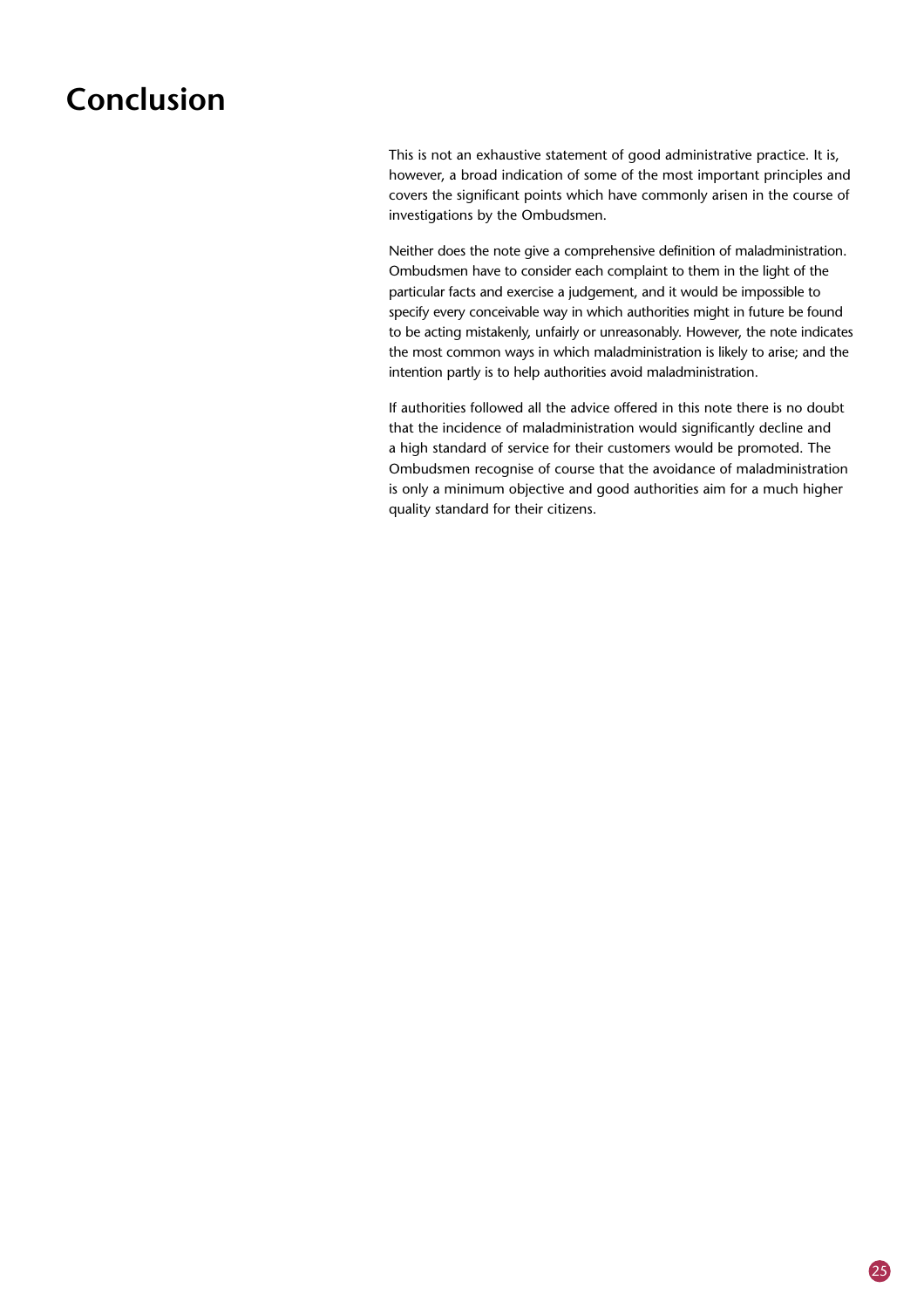# **Summary**

|                  | The experience of the Ombudsmen in investigating allegations of<br>maladministration has built up a significant body of knowledge about<br>good and bad practice. This guidance note sets out some of the important<br>conclusions which can be drawn from the Ombudsmen's investigations<br>and observations. The note is intended to assist councils in the promotion<br>of good administrative practice and the achievement of high standards for<br>their customers. |
|------------------|--------------------------------------------------------------------------------------------------------------------------------------------------------------------------------------------------------------------------------------------------------------------------------------------------------------------------------------------------------------------------------------------------------------------------------------------------------------------------|
|                  | The note is not about any particular service. It is about good administrative<br>practice generally and is relevant to all services.                                                                                                                                                                                                                                                                                                                                     |
|                  | The document sets out 42 principles or axioms of good administration,<br>together with some explanatory comments and illustrations. The 42 axioms<br>are grouped under eight headings and are:                                                                                                                                                                                                                                                                           |
| The law          | Understand what the law requires the council to do and fulfil<br>1.<br>those requirements.                                                                                                                                                                                                                                                                                                                                                                               |
|                  | Ensure that all staff working in any particular area of activity understand<br>2.<br>and fulfil the legal requirements relevant to that area of activity.                                                                                                                                                                                                                                                                                                                |
| <b>Policy</b>    | Formulate policies which set out the general approach for each area<br>3.<br>of activity and the criteria which are used in decision making.                                                                                                                                                                                                                                                                                                                             |
|                  | Ensure that criteria are clear and relevant and can be applied<br>4.<br>objectively so that decisions are not made on an inconsistent ad hoc<br>or subjective basis.                                                                                                                                                                                                                                                                                                     |
|                  | 5.<br>Communicate relevant policies and rules to customers.                                                                                                                                                                                                                                                                                                                                                                                                              |
|                  | Ensure that all staff understand council policies relevant to their area<br>6.<br>of work.                                                                                                                                                                                                                                                                                                                                                                               |
| <b>Decisions</b> | Ensure that the council does what its own policy or established<br>7.<br>practice requires.                                                                                                                                                                                                                                                                                                                                                                              |
|                  | Consider any special circumstances of each case as well as the council's<br>8.<br>policy so as to determine whether there are exceptional reasons which<br>justify a decision more favourable to the individual customer than<br>what the policy would normally provide.                                                                                                                                                                                                 |
|                  | 9. Ensure that decisions are not taken which are inconsistent with<br>established policies of the council or other relevant plans or guidelines<br>unless there are adequate and relevant grounds for doing so.                                                                                                                                                                                                                                                          |
|                  | 10. Have regard to relevant codes of practice and government circulars;<br>and follow the advice contained in them unless there are justifiable<br>reasons not to do so.                                                                                                                                                                                                                                                                                                 |
|                  | 11. Ensure that irrelevant considerations are not taken into account in<br>making a decision.                                                                                                                                                                                                                                                                                                                                                                            |
|                  | 12. Ensure that adequate consideration is given to all relevant and material                                                                                                                                                                                                                                                                                                                                                                                             |

factors in making a decision.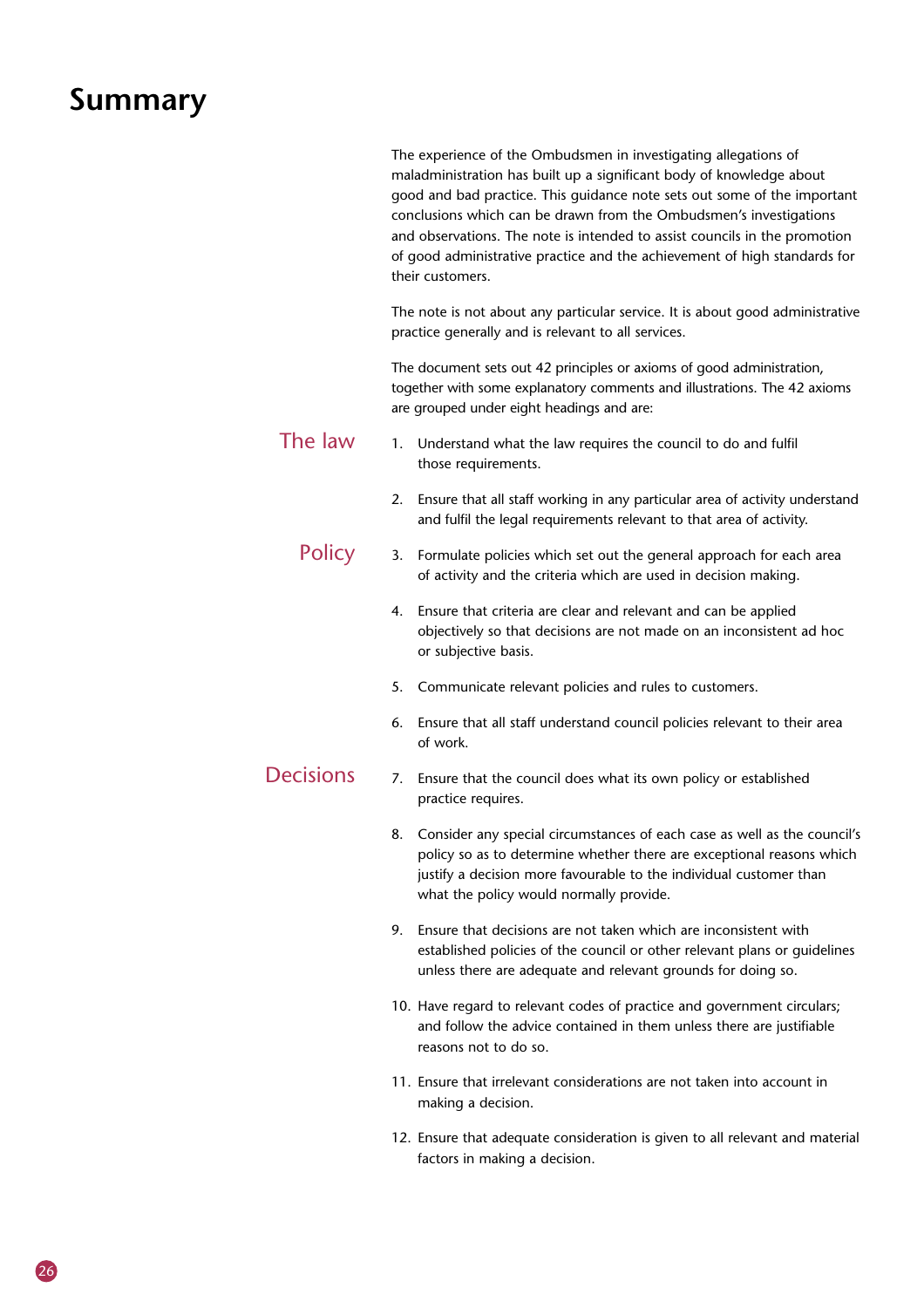- 13. Give proper consideration to the views of relevant parties in making a decision.
- 14. Use the powers of the council only for their proper purpose and not in order to achieve some other purpose.
- 15. Ensure that decisions are not made or action taken prematurely.
- 16. Give reasons for an adverse decision and record them in writing for the customer concerned.
- 17. Ensure that any necessary decisions or actions are taken as circumstances require and within a reasonable time.
- 18. If a decision is being taken under delegated powers, ensure that there is proper and sufficient authority for this to be done and that use of delegated powers is appropriate in the circumstances.
- 19. Carry out a sufficient investigation so as to establish all the relevant and material facts.
- 20. Seek appropriate specialist advice as necessary.
- 21. Consult any individuals or organisations who might reasonably consider that they would be adversely and significantly affected by a proposed action.
- 22. Detect major errors which materially affect an issue under consideration.
- 23. Give adequate consideration to the reasonable courses of action which are open to the council in any particular circumstances.
- 24. Ensure that a committee is provided with a report when circumstances require and that the report is materially accurate and covers all the relevant points.
- 25. Ensure that the correct action is taken both to implement decisions when they are made and generally in the conduct of the council's business.
- 26. Have adequate systems and written procedures for staff to follow in dealing with particular areas of activity.
- 27. Have a system for ensuring proper liaison and co-operation between different departments, different sections of a department, or different areas in the authority.
- 28. Compile and maintain adequate records.
- 29. Monitor progress and carry out regular appraisals of how an issue or problem is being dealt with.
- 30. Seek to resolve difficulties or disagreements by negotiations in the first instance but take formal action when it is clear that informal attempts at resolution are not working.

# Action prior to decision taking

### Administrative processes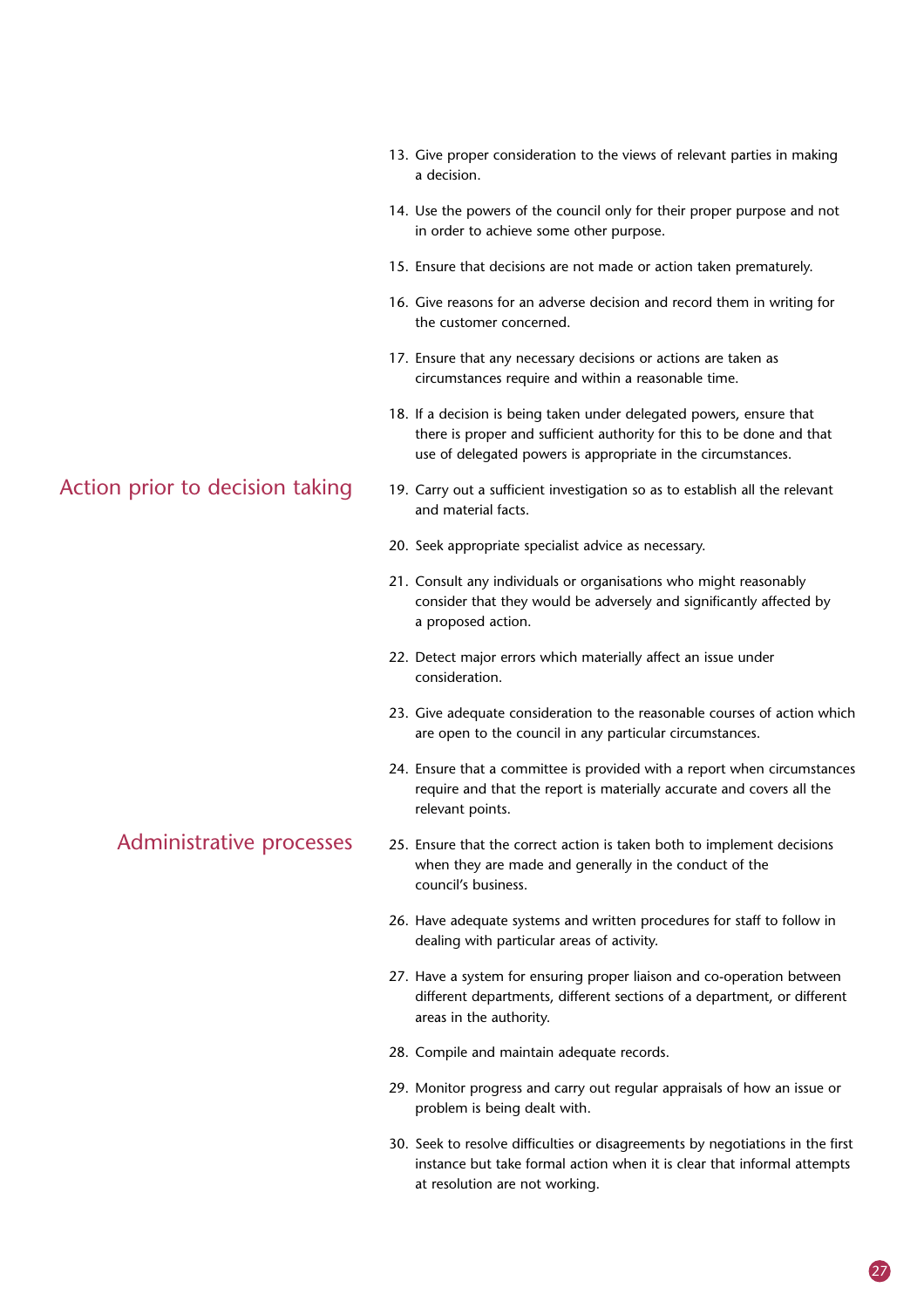### Customer relations

#### 31. Avoid making misleading or inaccurate statements to customers.

- 32. Formulate undertakings with care and discharge any responsibilities towards customers which arise from them.
- 33. Reply to letters and other enquiries and do so courteously and within a reasonable period; and have a system for ensuring that appropriate action is taken on every occasion.
- 34. Keep customers regularly informed about the progress of matters which are of concern to them.
- 35. Provide adequate and accurate information, explanation and advice to customers on issues of concern to them.
- 36. Ensure that the body taking a decision on a formal appeal from a dissatisfied customer does not include any person previously concerned with the case or who has a personal or otherwise significant interest in the outcome.
- 37. Avoid unfair discrimination against particular individuals, groups or sections of society.
- 38. Maintain a proper balance between any adverse effects which a decision may have on the rights or interests of individuals and the purpose which the council is pursuing.
- 39. Where an individual is adversely affected by a decision, or the decision is otherwise one which the individual potentially might wish to challenge, inform him or her of any rights of appeal or avenues for pursuing a complaint.
- 40. Ensure that members and officers are fully aware of the requirements for declaring an interest where appropriate and the reasons for doing so.
- **Complaints** 41. Have a simple, well-publicised complaints system and operate it effectively.
	- 42. Take remedial action when faults are identified, both to provide redress for the individuals concerned and to prevent recurrence of the problem in the future.

# Impartiality and fairness